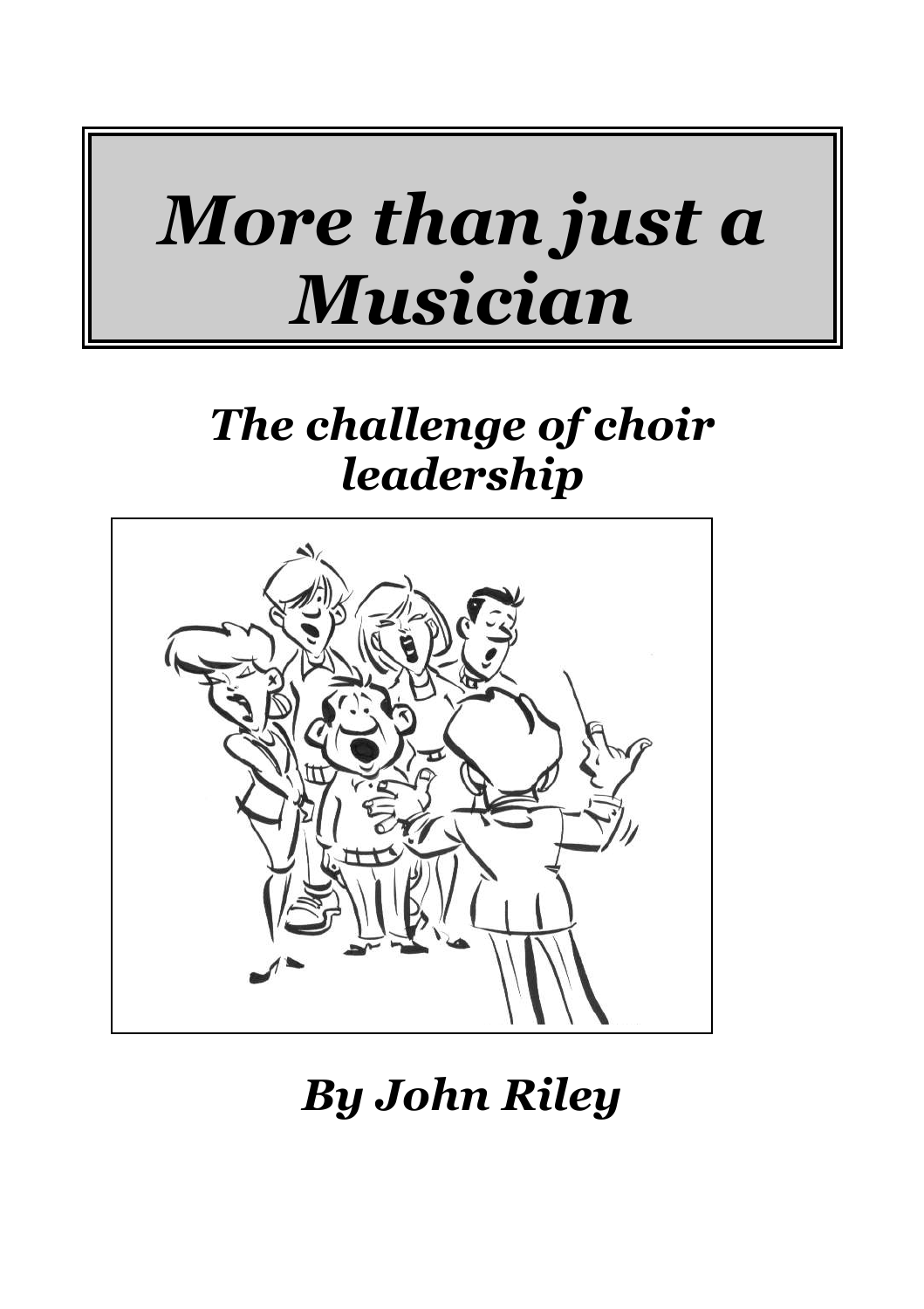Copyright Ó John Riley 1999

#### Cover illustration by William Reid

All rights reserved. No part of this publication may be reproduced, stored in a retrieval system, or transmitted in any form or by any means, electronic, mechanical, photocopying, recording, or otherwise, without the prior permission of John Riley.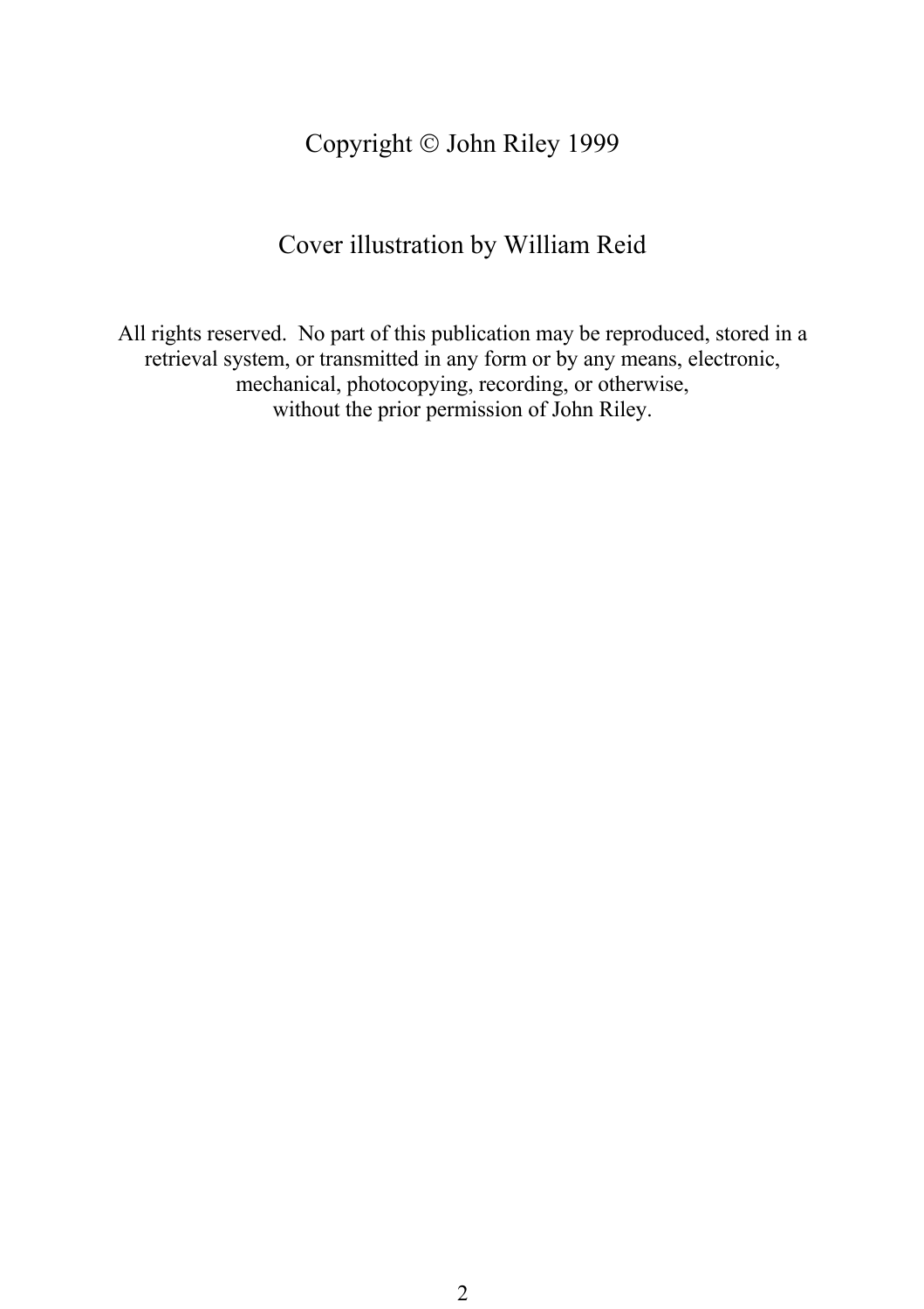# **Introduction**

Anybody who has served as a choir leader or worked under one will be all too aware that good musical skills are only one of many practical and personal qualities required to get the best out of a choir, or indeed any group of musicians.

This guide takes the form of a story in which almost any church musician will recognise something of themselves, or things that they have seen and experienced. It also has to be admitted that mixed among these pages and the situations described lies something of my own steep learning curve in this area!

The churches and situations mentioned are fictional and are not intended to represent or infer judgement on any particular church or denomination. Nevertheless, you might just find elements that seem to be strangely familiar!

All churches are different, and nowhere more so than in the style and quality of their music. Some appear to be naturally endowed, whilst others seem destined to struggle. Yet within this, some surprisingly high standards are often found in the least likely of places, whilst elsewhere a tradition of excellence experiences a marked decline. The same could be told of businesses, schools, sports teams, and most areas of life, yet there is surely a common factor.

It is hoped that these pages will offer some insights as to how to enable the musicians in your church to realise their potential. Many a choir leader or member will identify with many of the issues and situations described and hopefully gain comfort from the knowledge that they are not alone!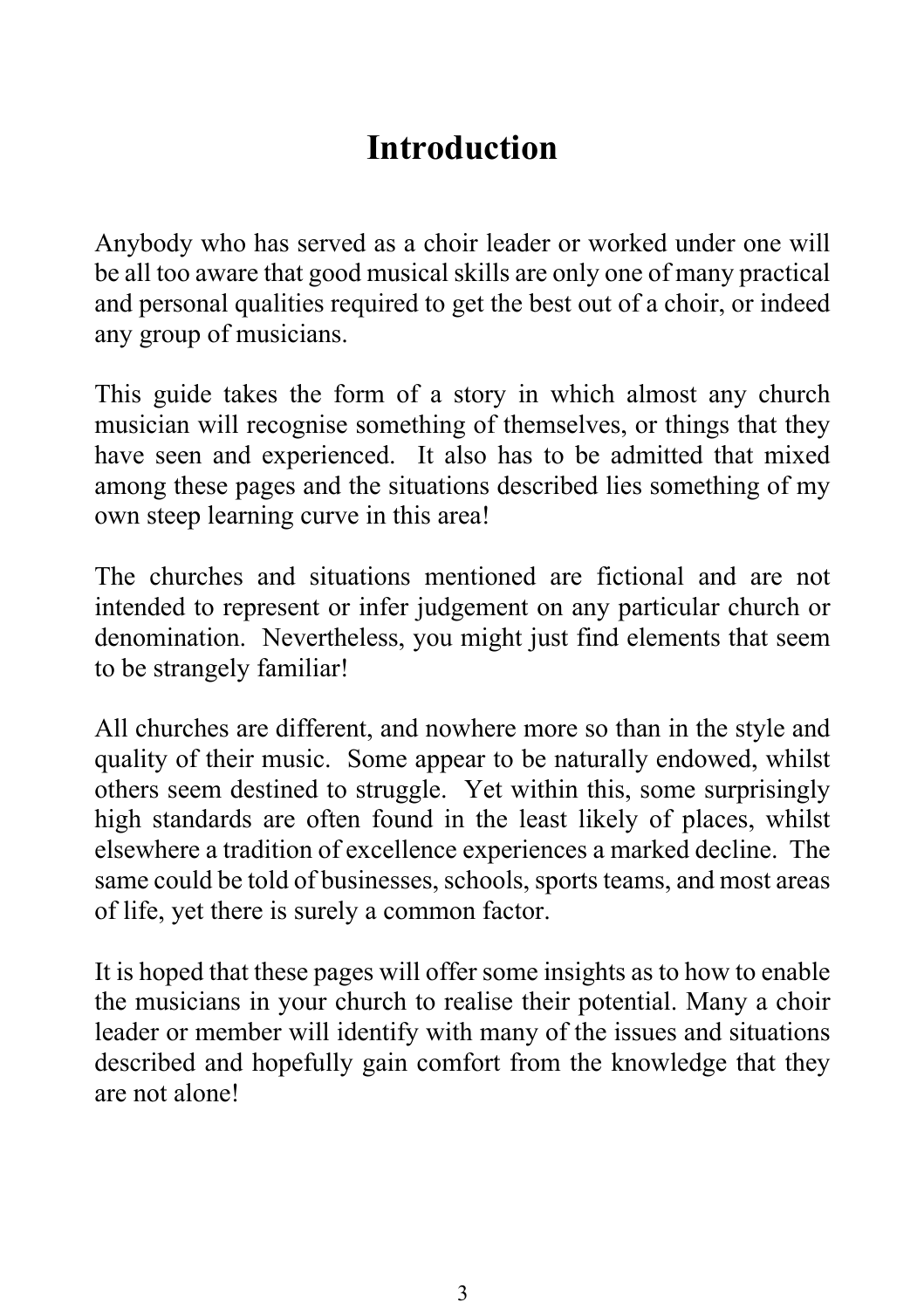# **PART 1** -

# **'Quires and places where they sing'**

George was a professional singer and music teacher who moved into a large town, and wanted to join a church where he could use his musical skills and become involved in the wider life of the church.

George first visited All Souls' church, well known in the town for its choral tradition and high standard of music. There was a paid choir made up of professional and professional level singers and a fine Victorian organ. There was a regular choirmaster and an organist, both of whom were excellent musicians. Much of the church's energies and financial resources went into the music and replacing musicians who were temporarily absent or who had left was never a problem. Indeed, All Soul's was the musical hub and main performance outlet for singers and instrumentalists in the area.

George was impressed by their sound, but it soon became evident that they had very little connection and interest in the congregation and wider life of the church. There was also an ingrained conservatism and defensiveness that made them resistant to any suggestions of change or being more open and enterprising in terms of new repertoire or musical interaction with the congregation. The clergy congregation seemed to have very little influence and also seemed reluctant to challenge the choir for fear of losing them.

There was always a subtle undercurrent of rivalry and one-upmanship among the choir members. Underlying professional jealousies, petty disputes and prejudices would sometimes come to the fore in ways that George found to be particularly saddening.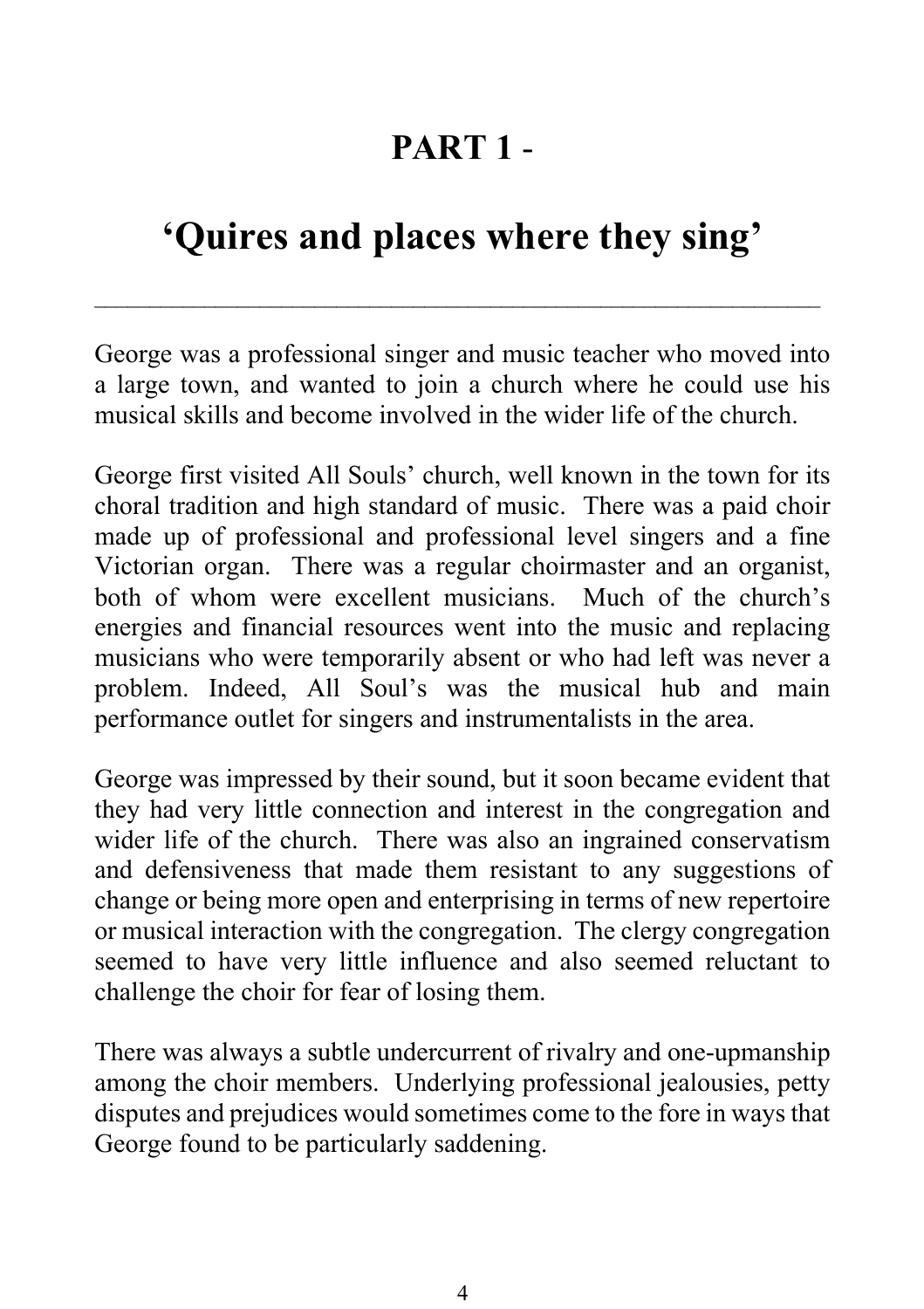Although a skilled conductor and vocal trainer, the choirmaster seemed to lack essential 'people skills'. Any problems with relationships were not faced up to, and all too often met with a burst of temperament or inelegant removal. George concluded that, for all the fine music-making, better leadership was required for things to move forward.

Canal Street Baptist Church could not have been more different. There was a long standing and loyal choir made up almost entirely of elderly and untrained singers. Their role and repertoire were restricted to singing hymns in harmony and simple unison or two part anthems, though with organ accompaniment they could eventually manage a piece of the level of Tye's 'O Come Ye Servants of the Lord'. They required a great deal of rehearsal time and help with all but the most basic of material, and in all of this it was clear that much patience and forbearance was required of both choir mistress and singers.

The choir mistress and organist was not a trained musician but knew the repertoire that she taught inside out, and was able to anticipate every likely difficulty and provide the strategies to overcome them. She had a deep understanding of the choir and their capabilities, so that even significant challenges never turned into an obstacle, or a vehicle of potential discouragement. She also had a wonderful and all too rare gift for conveying information and her intentions in a clear and non-intimidating way.

She clearly had all aspects of her role sorted out in advance, and was able to fully devote her attentions and energies to the needs of the choir. There was a clear mutual bond of respect and affection among the musicians, and everyone looked out for everybody else. Most had some official role, such as looking after the robes or laying out the music books, and there was an active social dimension. Even the less able singers were afforded respect because they brought other practical and personal gifts to the running of the choir.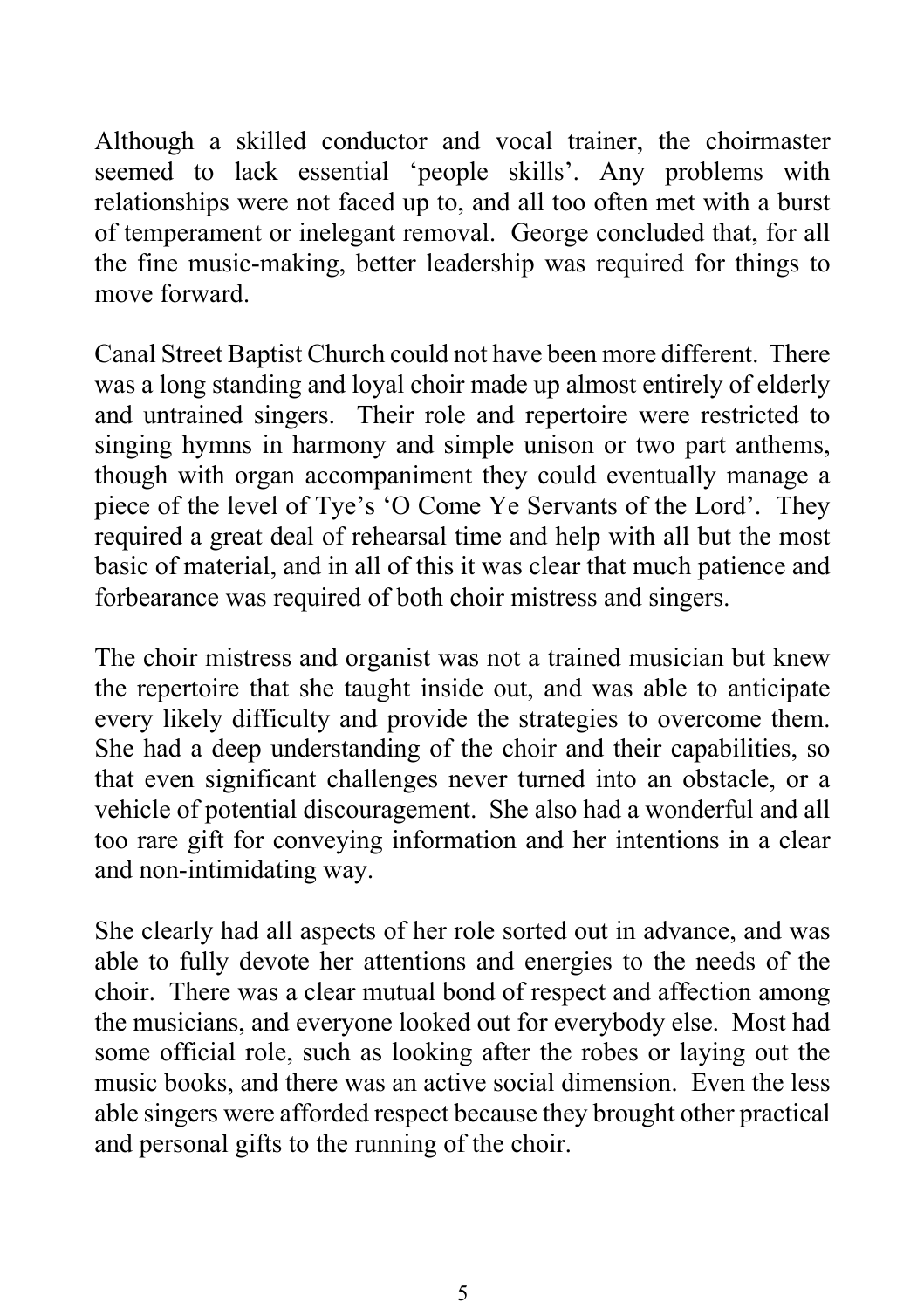The music was obviously well planned in advance. Everybody knew what was meant to happen, and both the singing and general demeanour indicated that the choir felt assured and at ease with itself.

George reflected that in some ways this church had imparted things through its music that All Souls', for all its high musical standards, had failed to do, and that the role of music went beyond the purity of the notes, very important as this was.

George then had a look at St. Edward's church, but was not tempted to stay. The attitude from the clergy down seemed to be one of apathy and resignation, a tone echoed in the sound of the choir. Not only did they not expect anything of themselves, but it also became quite clear from even George's brief conversations with them that nothing would ever change. They complained constantly about everything, including the people in the church and one another, yet any hint of questioning or criticism would be met by a loyal and united front. They appeared to have no real love of music, nor any interest in serving others, but were merely bonded by a deep negativity and anger at the world. Whether something had made them all like that, or St. Edward's was the sort of place that attracted those of such outlook, George was not quite sure.

The choirmaster was a very competent and experienced musician, but somewhat arrogant and habitually self-seeking. He offered no positive leadership, cared little, and did the absolute minimum of work or preparation. Every so often he would, with seeming relish, throw his weight around over some matter, usually with the only people who were demonstrating some effort or care about what was happening. It was probably quite understandable that nobody should see the point in making an effort for somebody who was not going to do the same for them.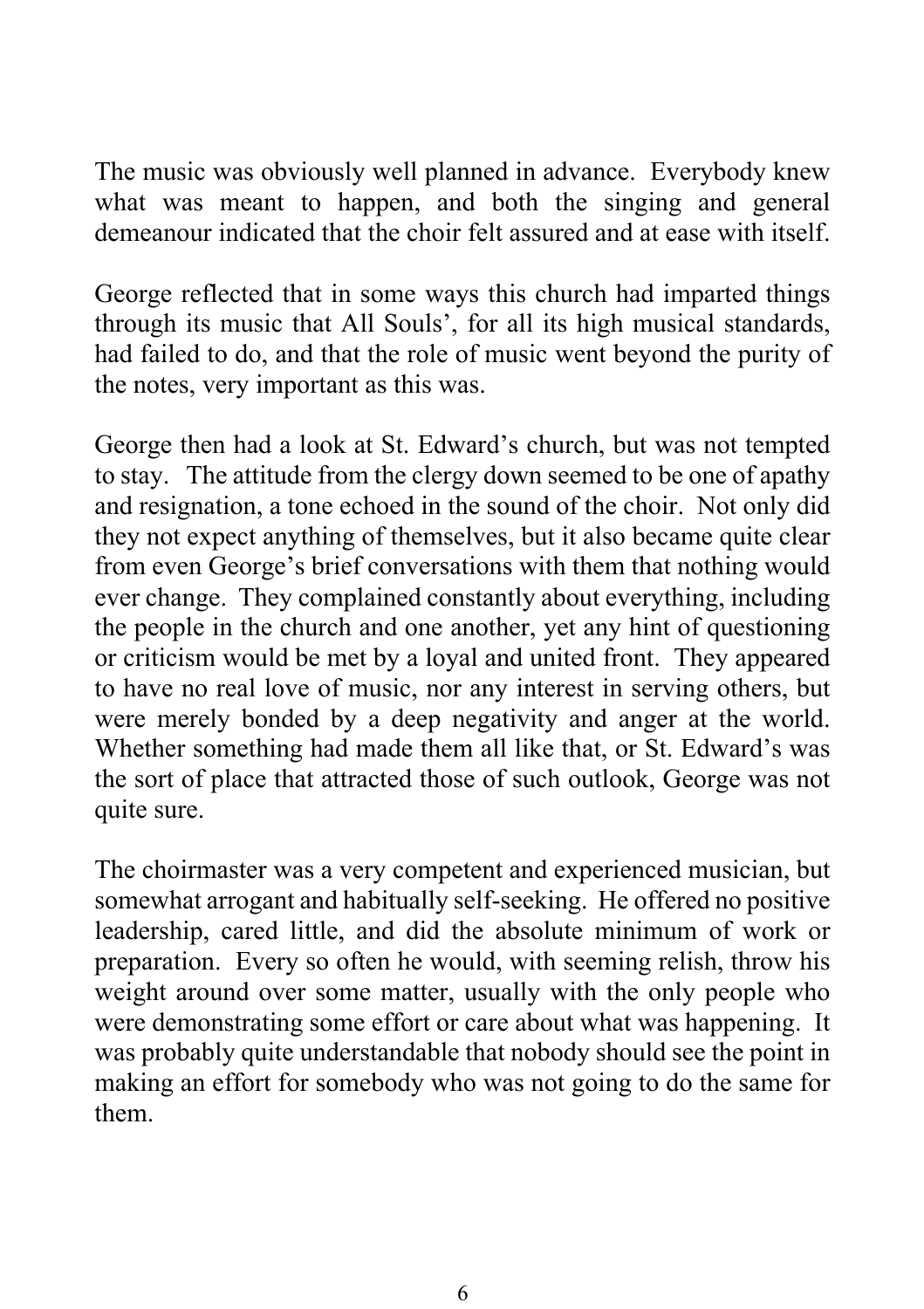The choir clearly had cathedral pretensions, with all the pomp and trappings, but none of the grace. Everything that they did invited comparison, all of it unfavourable. Not one thing was done well, and their regular musical interjections extinguished any spark of life that might have been embryonic in the rest of the service. It was not even as if they displayed unrealistic musical ambitions, just a particularly sad form of vanity and power.

Music in the church was an available means of expression, on the same level as the amateur dramatic society or the golf club. Perhaps the right type of leadership could have done something both humanly and musically with this wounded group of individuals. But George saw little chance of that happening.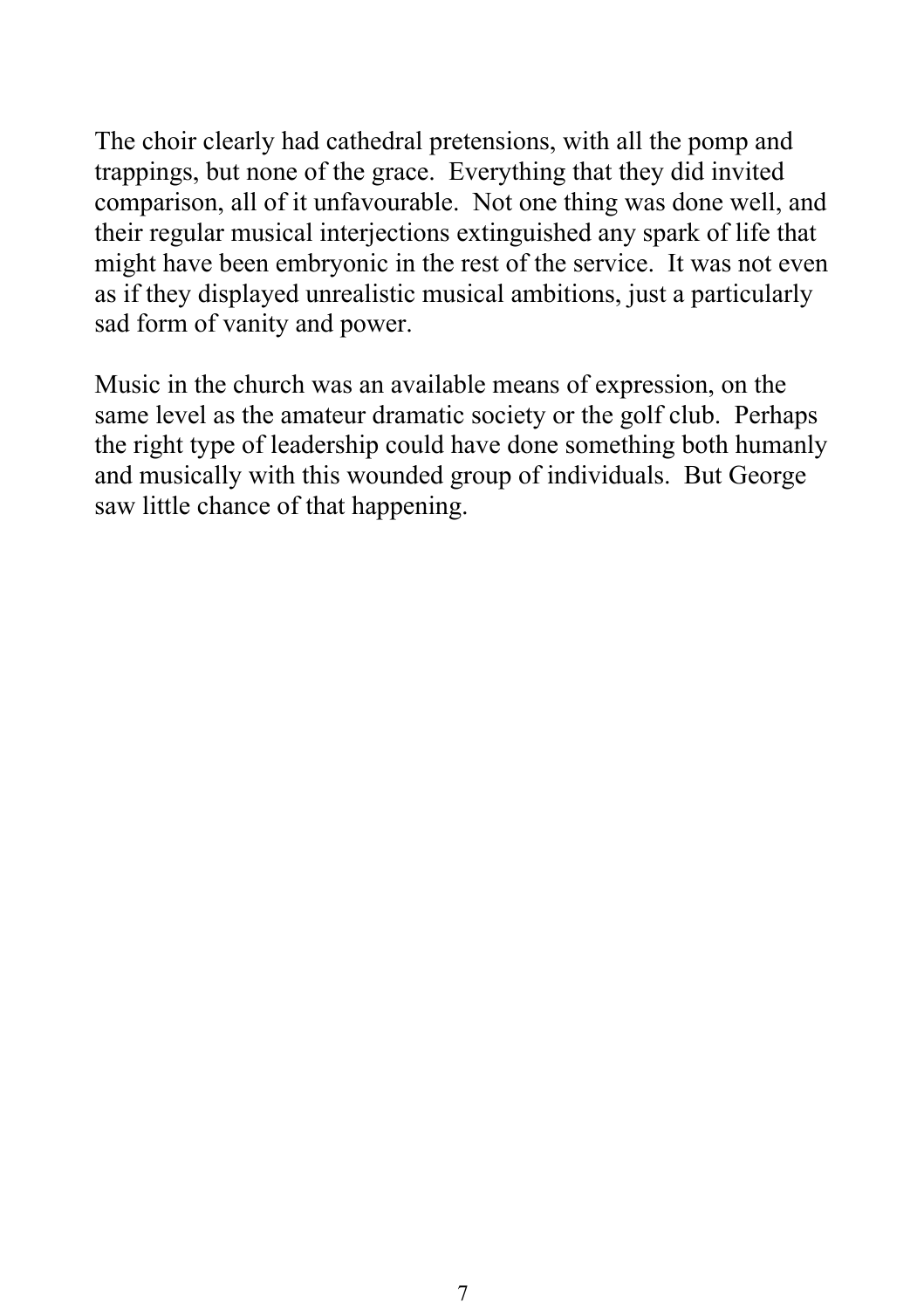# **PART 2** -

## **Surveying the situation \_\_\_\_\_\_\_\_\_\_\_\_\_\_\_\_\_\_\_\_\_\_\_\_\_\_\_\_\_\_\_\_\_\_\_\_\_\_\_\_\_\_\_\_\_\_\_**

In the end, George settled at Holy Trinity church, which he was able to observe in greater detail. This church was very different again, with an evangelical ministry and a large congregation that included many students and young professionals. Music was provided by a dual tradition of worships bands and choir and organ, which in itself added a certain complexity in terms of the focus of liturgy and resources.

The role of choir director and organist had fallen to Malcolm who was a trained musician, an excellent keyboard player, but not a singer or instinctive conductor. The choir had regularly fluctuated in numerical and musical strength for a variety of reasons and, unlike Canal St. Baptist, was made up mainly of busy professionals, often with very demanding lives within and outside the church.

Midweek rehearsals started officially at 7:30, though this was in effect the time when Malcolm would rush in and start photocopying music, put the lights on, and set up the electronic keyboard. At this point the first choir members would arrive. Since they were usually hazy about exactly what was going to be sung at the rehearsal and on Sunday, there was little that they could do but chat and wait for something to happen. The rehearsal was frequently interrupted with questions. Further distractions were created as late arrivals were issued with new music, or music which they had not brought with them. Work and family commitments, other interests and weekends away meant that very often there were few members in common between a particular rehearsal and a service, and even after several weeks of working at a piece some people might still be seeing it for the first time. It would often emerge, usually at the last minute, that a complete vocal section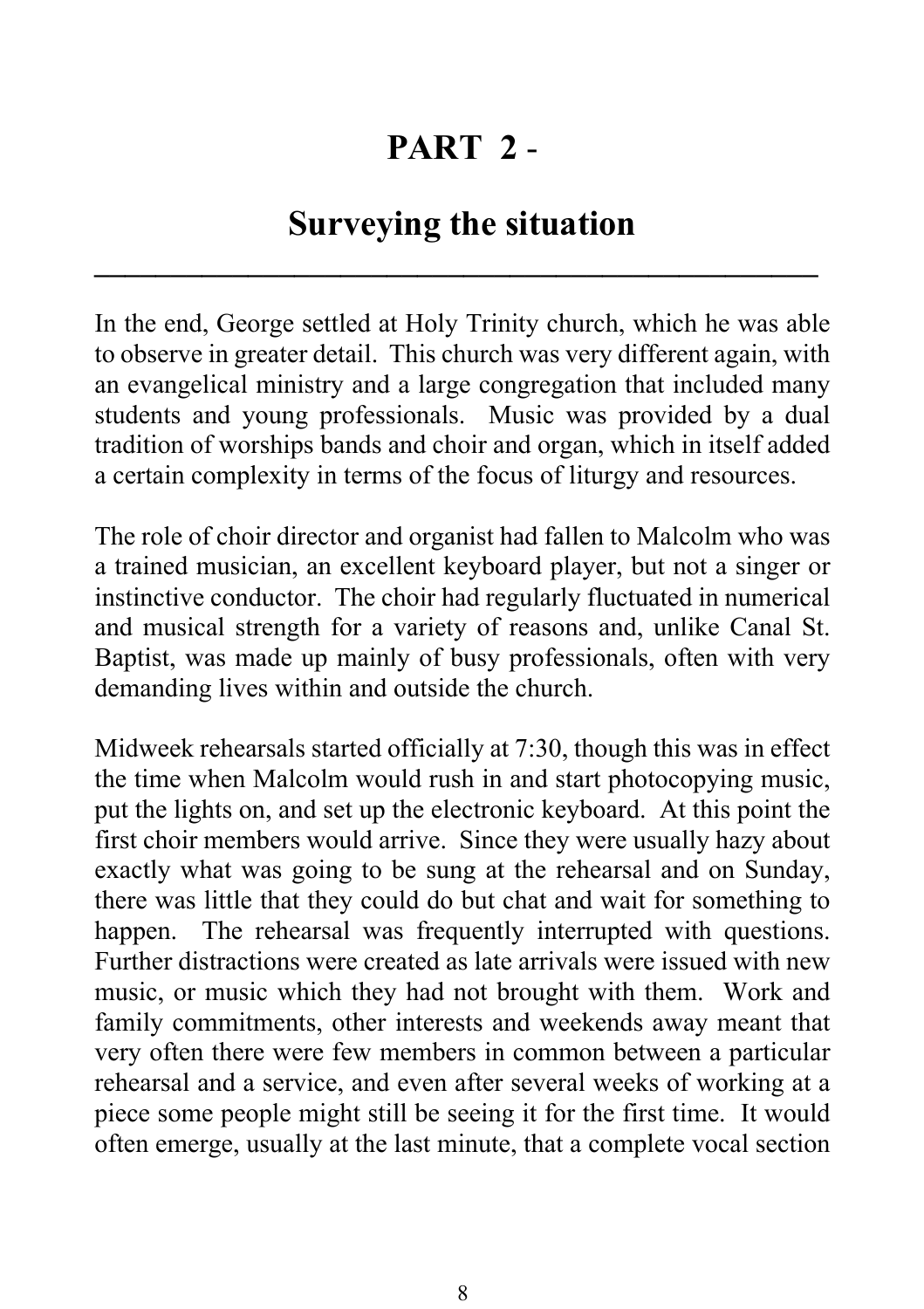would be missing for a service, and a piece would have to be abandoned with nothing readily available to take its place. This was obviously very frustrating for Malcolm, who often induced the same feeling in the choir, in effect punishing those present for the absence of those who were not.

The choir relied completely on Malcolm to teach them their parts. Occasionally some members would persuade him to go through their parts individually at home. Attempts to get the choir to do some personal preparation met with little effective response.

Malcolm often seemed to be learning his part on the spot, or had prepared hurriedly, missing details that would be important to the singers, this resulting in further interruptions and uncertainty. To survive this situation, Malcolm instinctively tried to please everybody by being democratic rather than leading with a plan, which merely led to the stronger personalities taking over with no clear direction or result.

Malcolm was clearly learning his conducting skills on the job and George often felt that his gestures reacted to rather than shaped what the choir was doing. Where a piece was clearly not well learnt, either through insufficient practice time or being far too ambitious, Malcolm's gestures became emphatic and anxious with little positive effect.

He was an excellent organist and was able to draw some impressive sounds from his large instrument. Unfortunately, he often seemed to try to disguise and compensate for the lack of confidence of the singing by a substantial organ accompaniment, and wallowed in the wash of sound, oblivious to what was really going on in the choir stalls some distance away.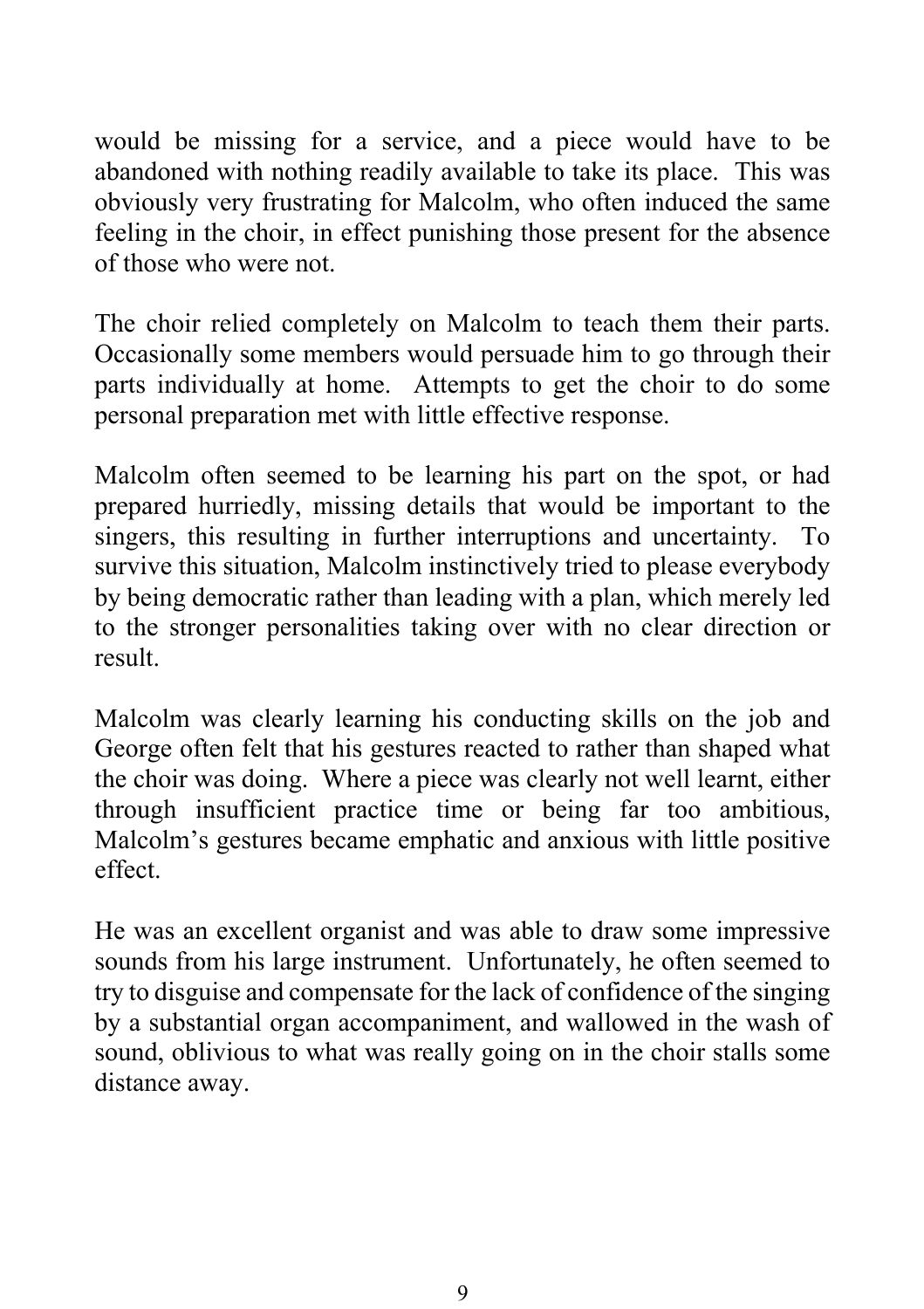The only other accompaniment instrument was a good quality electronic keyboard, but Malcolm felt strongly that it was a stylistically inappropriate instrument to accompany even the lighter textured  $17<sup>th</sup>$ - and  $18<sup>th</sup>$ - century works.

The half-hour rehearsal before the services also seemed to be characterised by a sense of strain and anxiety. The unsettled demeanour and a steady flow of questions, explanations and movement must have betrayed this to some early arrivals in the congregation. However, the congregation as a whole always seemed impressed by the choir, which could sound quite professional on a good day.

Nevertheless, George concluded that things could be done a lot better.

Malcolm was clearly a very conscientious musician and was trying very hard, but he was personally over stretched in his life within and outside the church. He frequently moaned about the situation, but felt powerless to shape it, and was cynical about any suggestion that things could be made to work better. He confessed to feeling very depressed, isolated, and unappreciated by clergy, choir, and congregation. Thoughts of resigning his role were never far away, yet he could not see himself living without it.

As George talked to individual choir members, it became evident that many found themselves in demanding and chaotic situations at work or home where they felt powerless and exhausted. In many ways they were looking to the choir to provide some uplift, but just encountered more of the same. Nevertheless, George also sensed a great fondness for one another and for Malcolm in particular, and a genuine wish to express their faith through the music. He also detected a sense of openness, honesty, and trust, which contrasted markedly with the situation at All Souls'.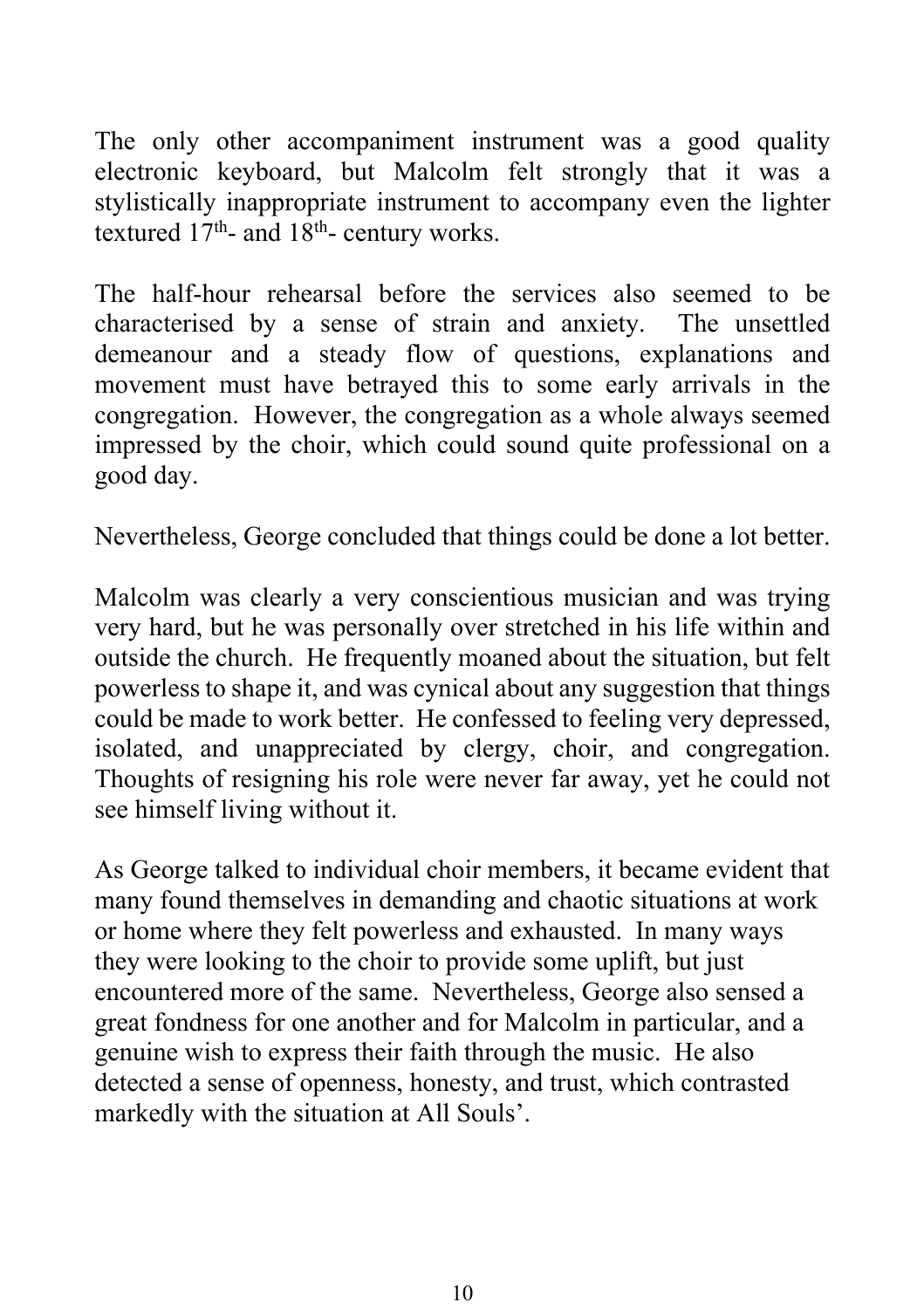There was a certain dogged determination and long-suffering quality about many of the members, though George reflected that but for their patience, the quality of organisation would have been forced to improve a long time ago. The clergy seemed very complementary, but George felt that they tended to view music as a helpful background whose content and place could be moved around at will, rather than seeing it as an integral and participatory form of worship. There also seemed to be a notion that the most spiritually inspired and attuned thoughts and activities were invariably last minute and informally presented ones.

George wrote to a friend about his experiences in these various churches and remarked: "They were all very different in their traditions and resources, but what struck me most were the ways in which they managed and optimised these resources. Although the standard of singing at the Baptist church was nothing like good as at All Souls' and Holy Trinity, it was the quality of leadership there which I found most impressive."

George had, over the years, supplemented his professional singing work with supply teaching in schools, not just in music but also to cover other subject areas. He observed that he had seen "...all the extremes in pupil ability, motivation, behaviour, social background and attitudes, not to mention that of the quality of school buildings, equipment and resources; ...but all of what I counted as 'good schools' had one thing in common; leadership. Here, the teachers and Headmaster set by example, defined the ethos and tone with the result that everybody from the staff down knew what was expected, and were much more likely to give of their best and take a pride in what they did. I remember schools in deprived urban estates with poor leaky buildings and few resources, but which had an inspirational and dedicated management, resulting in a purposeful and happy atmosphere for staff and pupils alike.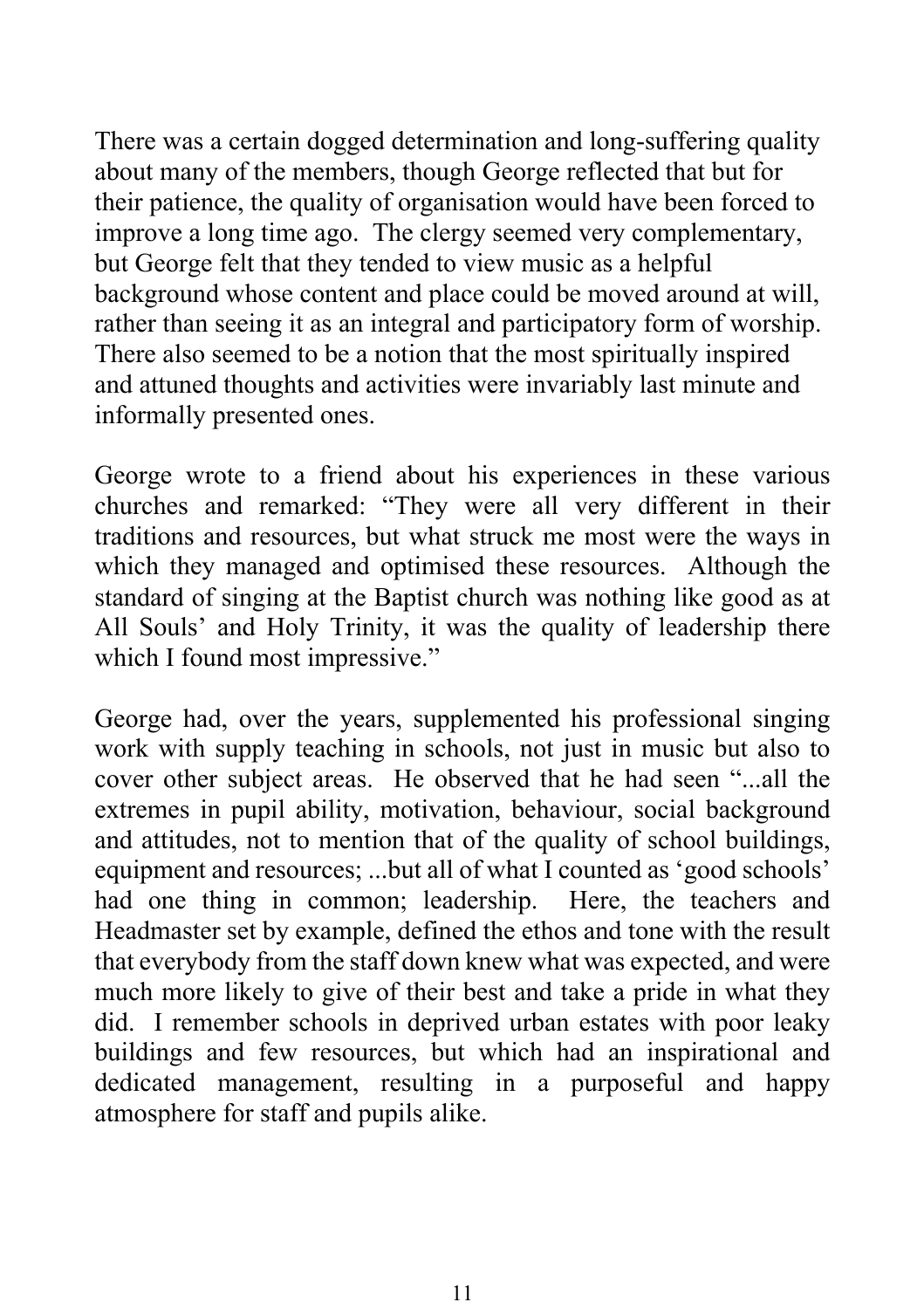The academic results might never have been wonderful, but the enthusiasm and quality in the music making could be quite stunning. I equally remember some schools in affluent residential areas where the children often possessed sufficient motivation and personal organisation to achieve highly, despite the obvious complacency and lack of care and direction from the teachers. They would always have good music and academic results, but it could have been so much better. Many of my colleagues surprised themselves at where they ended up preferring to work.

Strangely enough, I was seeing these very same things when going round the various churches. It is not a case of wanting to win prizes or trying to turn church choirs into a bunch of professionals for its own sake. Surely, enabling people to give of their best is a form of service and spiritual discipline, and that allows them to enable the congregation in other ways..."

George's friend replied: "You clearly have a sense of calling in your new church, and a newcomer of your experience would have a lot to offer. Why not write to Malcolm with some constructive suggestions and encouragement based on what you have seen?"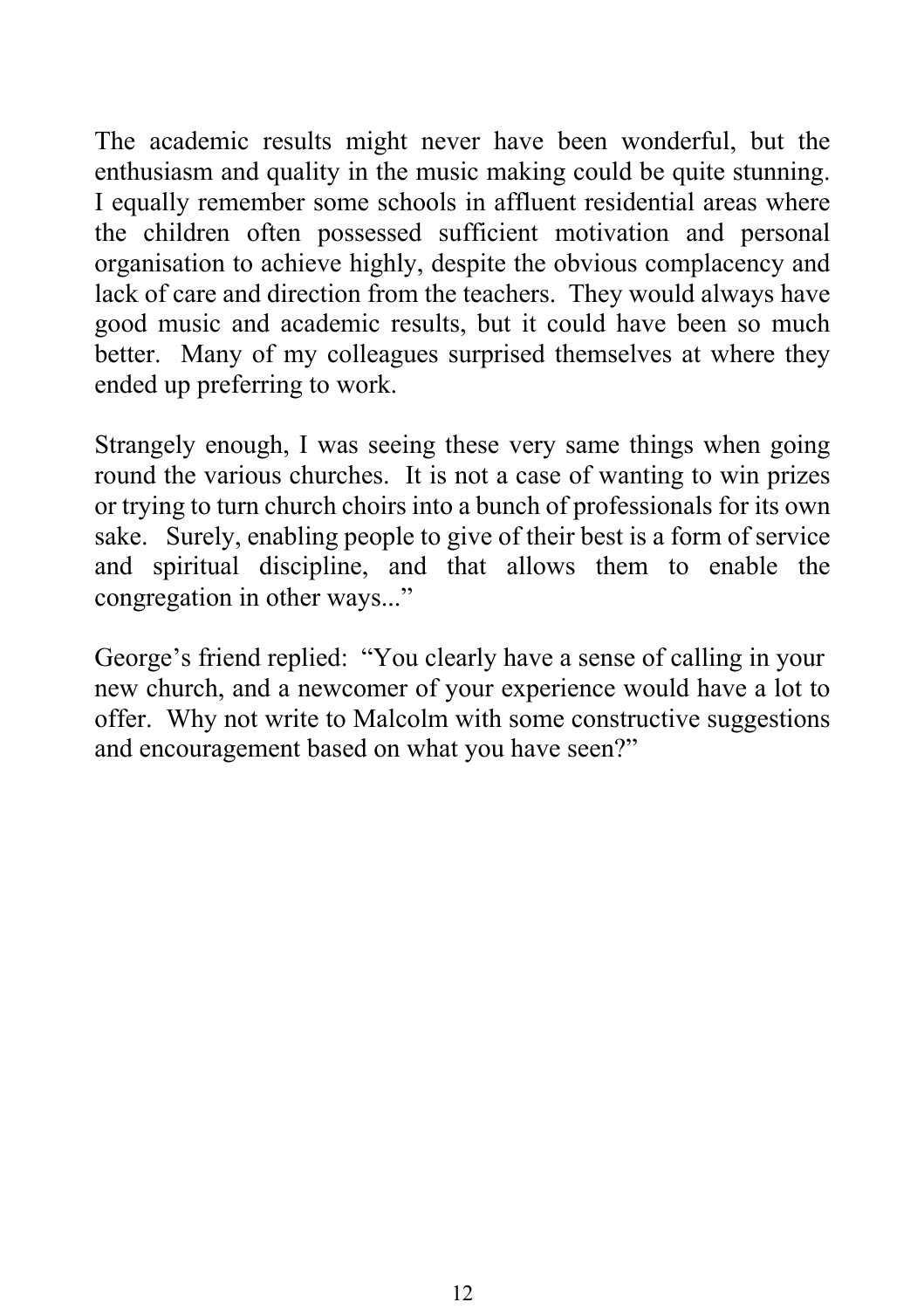# **PART 3 -**

#### **Enabling the leadership** \_\_\_\_\_\_\_\_\_\_\_\_\_\_\_\_\_\_\_\_\_\_\_\_\_\_\_\_\_\_\_\_\_\_\_\_\_\_\_\_\_\_\_\_\_\_\_\_\_\_\_\_\_\_\_\_\_\_\_\_\_\_\_\_\_\_

#### *Delegate and plan….*

George's letter tried to get to the heart of the problem: "First of all, delegate and plan; create routine and expectation. Delegating tasks eases pressure on you and allows your mind to settle and focus on your prime task, i.e. leading and directing the rehearsal. Make the choir members become part of its organisation, rather than being unsatisfied and helpless consumers. Identify and cultivate other gifts within your choir. Not everybody might be a strong singer, but even the weakest member may have abilities that would be very useful to the choir. This is psychologically important for both you and the choir. You cannot expect things of yourself if you do not expect things of them. You must be open with them over what you feel is acceptable and unacceptable and try to define the situation. Do not wait for things to boil over before saying something. Paradoxically, it is perhaps this very lack of leadership, which is making them wanting to rely on you even more, and creating a downward spiral that makes everyone unhappy. In planning your music programme, do it with the aid of a small committee. This will help you to anticipate technical and other practical problems with the pieces or their general suitability before they occur.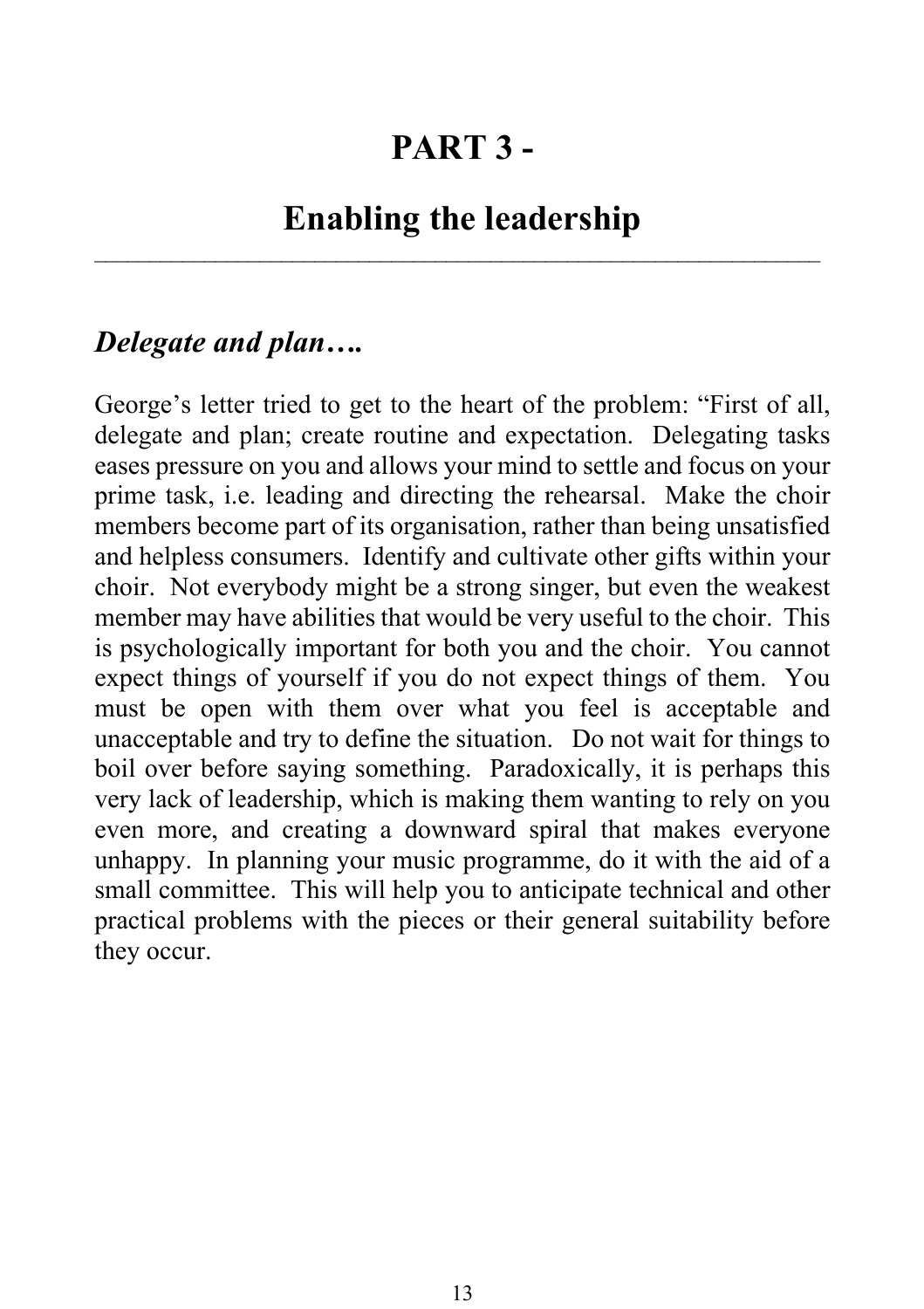#### *Have something up your sleeve*

Ensure that there is a solid back up repertoire that everybody is secure with, just in case a new piece has to be dropped at the last minute, and include some that do not require a full choir, for example plainsong and two- or three-part anthems. Identify potential solos from your choir members. This will give them an added feeling of belonging and provide a useful back up. Why not plan a few simple items just for the fun of it, even something like a madrigal that is unlikely to be sung at a service? Never allow a situation to arise where the choir has turned up and there is nothing suitable to sing. When things do not go to plan, do not make them share your discomfort and annoyance. Reward the people who have come and who might have made a considerable effort and sacrifice to be there. Give them a joy and a sense of having gained something for themselves, not just having fulfilled a necessary duty.

#### *Being free to serve others*

Be ready for your choir at the start of rehearsal. It sends a much more positive signal if your mind is freed to greet them as they arrive, than if your head is buried in sorting your own problems out. Be able to quickly share the things of their day if necessary. Start the rehearsal promptly and positively, for example with a light-hearted warm up. If you set the right tone from the outset, other things will follow.

Identify a chunk of time when you are not under pressure, both to plan and learn the material. In this way much will already be in place by the time you come to rehearse it. After a tiring day your mind is much freer and more settled to deal with more immediate issues and distractions, and the needs of others.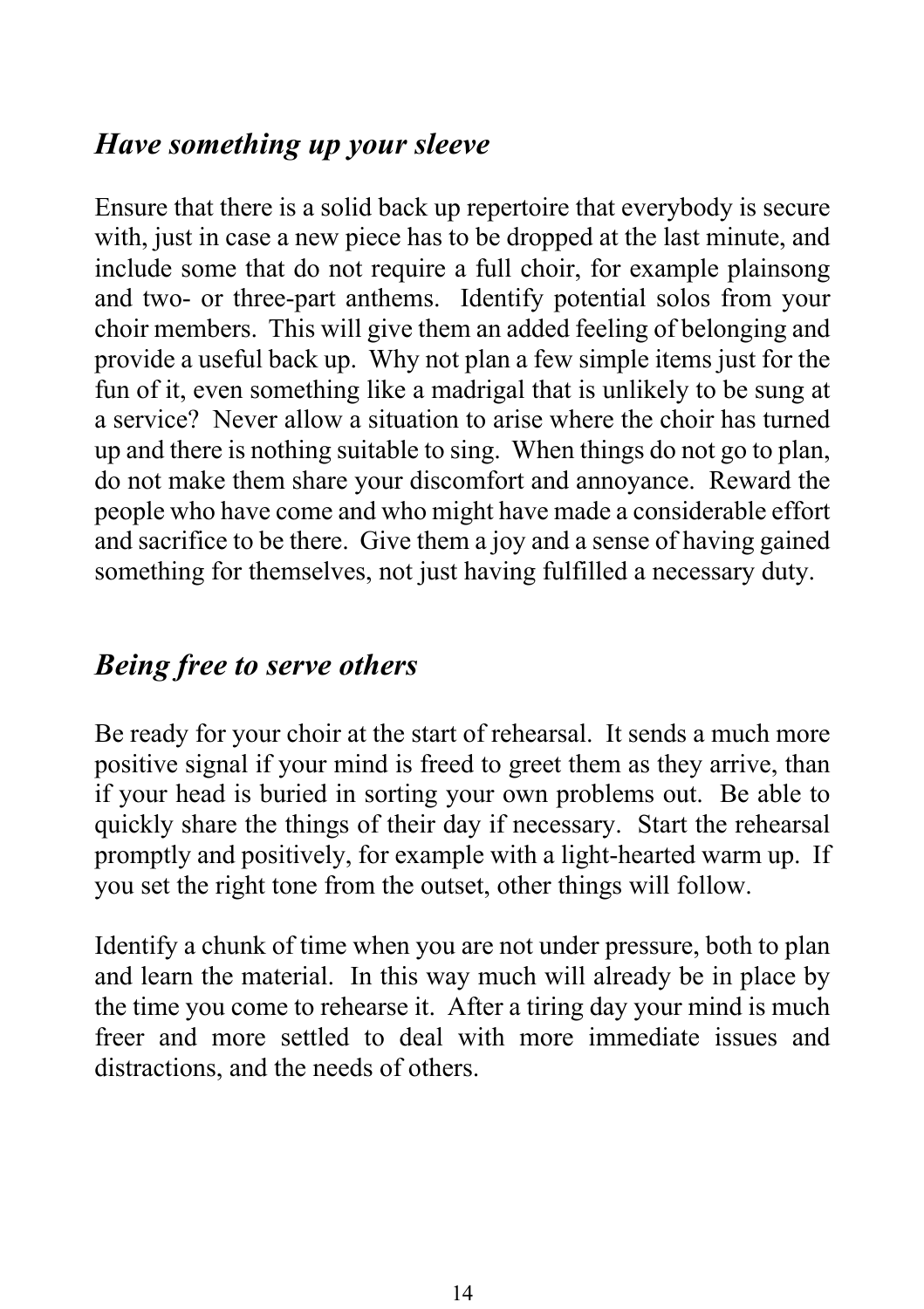Leadership is about being one step ahead and seeing that little bit further. Pre-empt and anticipate any problems that people are likely to have or wish to raise. This is achieved not only by good planning and knowing your score, but by attuning your ear and overall senses to what is happening in the choir stalls. The fact that choir members constantly need to interrupt and alert you to a particular problem is a sure sign that this is not being achieved.

# *The wider role*

Choirs communicate to the congregation by more than merely the notes. Confidence, corporate discipline, ease, dignity and joy should go hand in hand with the singing in encouraging worship. This is equally true of informal and formal styles of worship.

Their attitude to you and one another says a lot to the rest of the congregation, and if the choir is unhappy, riven with internal strife, or generally under constant stress, everybody loses out.

It is not a form of showmanship or elitism to encourage an orderly procession into the church, or at least a settled appearance in the choir seats and co-ordination in rising and sitting down. Congregations are notorious for being restless and talkative. It is part of the choir's role to help focus and still the hearts and minds of the congregation and a short time of prayer and committal can be very valuable.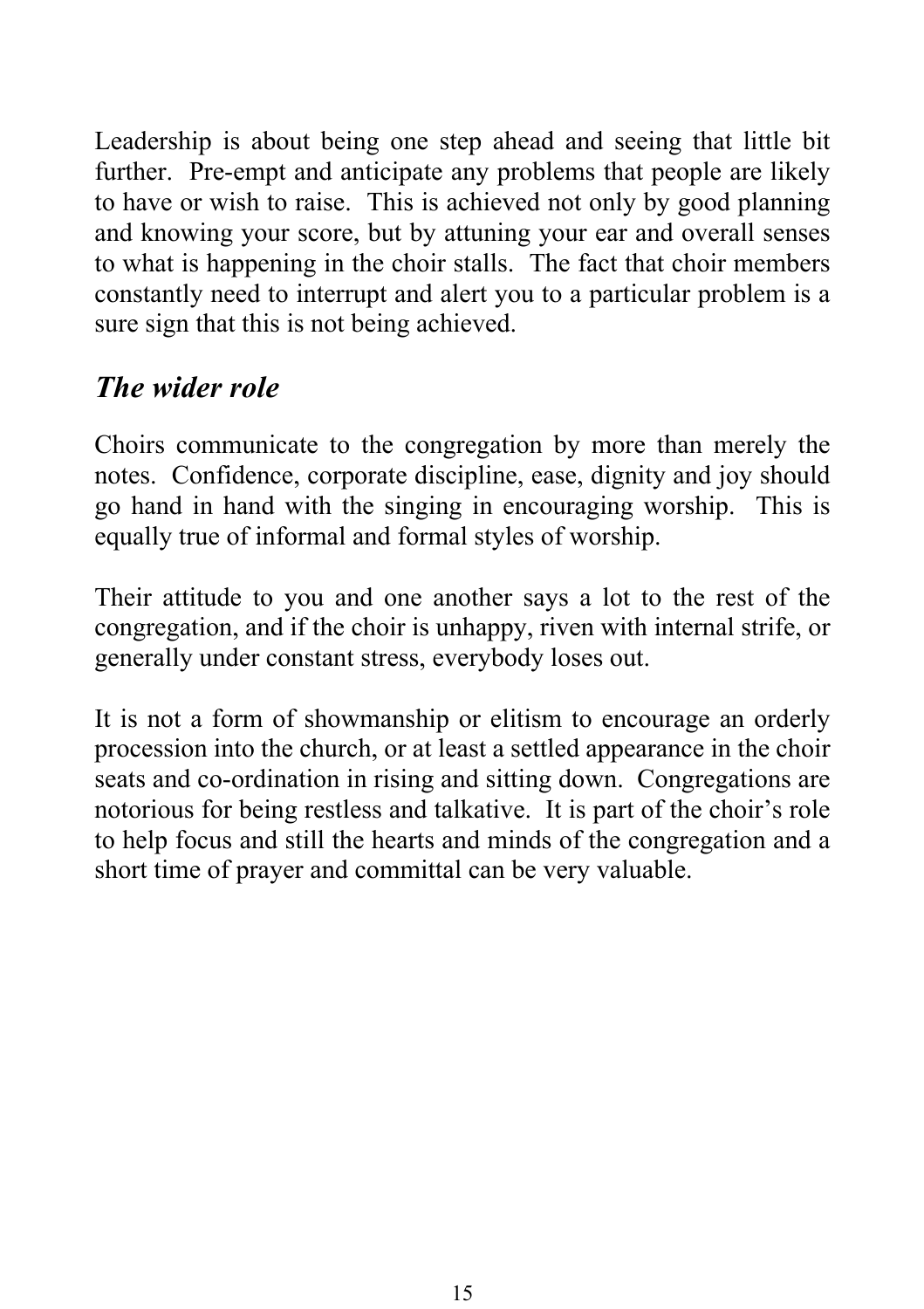## *Build from the foundations upwards*

Spend plenty of time on the basics such as how to breathe and enunciate and project the words. Even seemingly peripheral details and simple tasks such as sitting, standing, holding music, and general demeanour and appearance contribute immeasurably to the overall feel and ethos to a choir. Success in these areas is far more likely to engender pride and commitment than a constant diet of challenges and hurdles to overcome.

It is an old truism that it is better to sing a simple piece well, than a difficult one badly. Most congregations will not turn the noses up to a short simple piece, but would find anything sung badly both wearing and a damper to worship. Be also aware that what may be a masterpiece of contrapuntal ingenuity to you, might be indecipherable cacophony to somebody else. Moreover, they will respond much more to confident singing than an 'authentic' or impressive accompaniment. In failing to compromise or be pragmatic you are likely to sacrifice more than you gain. There is a big difference between giving your choir challenges and fresh ideas, with a few calculated risks now and again, and submitting them to constant unease and stress through over ambitious repertoire and lack of organisation.

Ensure that the music is properly stored and filed and that there are no little piles or corners that gather dirt and dust. Even though you have the appropriate license, do not rely too much on photocopies. They can be messy to handle and store. A small number of well- chosen anthem books issued to everybody are well worth the investment. They are much more flexible and enable a piece to be started straight away. They also represent a corpus of repertoire that can be readily seen and identified with.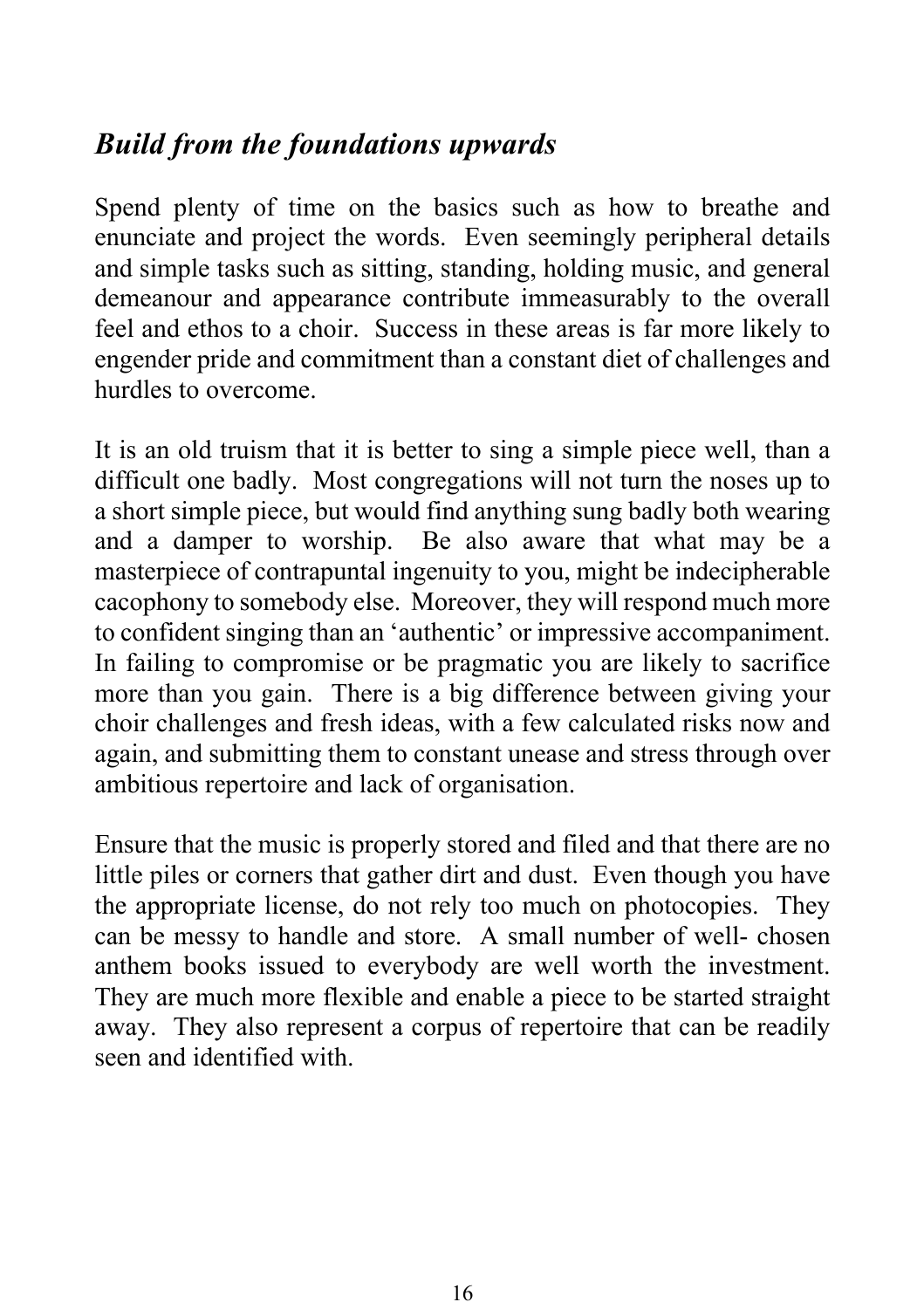Retaining and attracting new members is an essential priority. Do not rely on appeals from the front of the church or notices. Approach individuals directly. Losing members for whatever reason makes things more difficult for those remaining, and it is also very demoralising and lonely to be in a large building with hardly anybody there. Choir members come for a variety of good (and sometimes not so worthy) reasons, including the opportunity to meet and work together with a variety of other people. Only hardened and conscientious professionals are there just for a musical challenge. Do not neglect this social dimension.

Society as a whole is geared towards making consumer choices from a carousel of competing products and services. Whether we like it or not, this exercising of choices spills over into the church. People have a finite amount of time and energy to spare; the choices that they make with their free time is determined in part at least by what appears most attractive and relevant to their needs and interests. Of course, it is hoped that any choir is pervaded by a spirit of self giving, loyalty and sacrifice, but a choir must also be attractive to belong to if it is to rank high in people's priorities.

The ideal is obviously for each choir member to come to every rehearsal and service, but that might not be possible in the immediate term at least. If you are not properly organised and there is anxiety and bad feeling in the choir, a new member is less likely to want to come again.

Try to ensure too that those who have domestic or work schedules that unavoidably preclude full attendance can participate wherever possible. For these people, the choir may well be their precious weekly moment of sanity, escape and refreshment!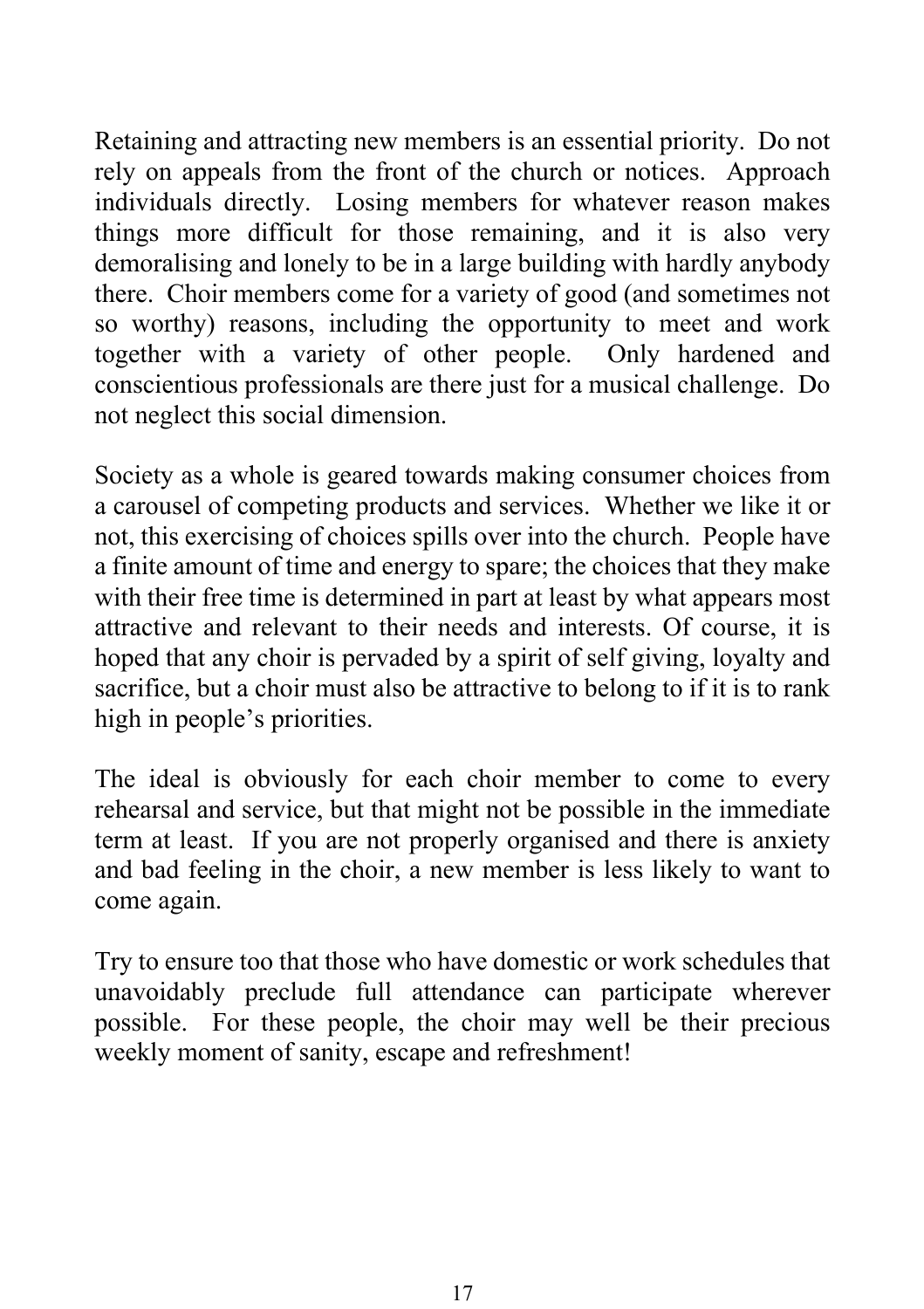# *Discipline through example*

Telling people what to do, where they are going wrong, and even the occasional (good-humoured) ticking off has its place. In general however, too much talk becomes ineffective, and can have the potential to fuel resentments and disagreements. At the end of a tiring day especially, people easily turn off and want to enjoy the physical act of singing, rather than processing and digesting yet more information and instruction. Very young children respond primarily by imitating physical example, whereas older people act far more upon verbal instruction and reasoning. Nevertheless, most people of any age respond to an attractive example that they want to emulate and achieve for themselves.

Before a rehearsal you must have a conception of each piece and what you are wanting from the choir. Shape rather than react to what the choir is doing. Impart confidence rather than uncertainty and anxiety. Remember that you are there to give what the choir does not already have, not to mirror, or even obstruct what is already there.

Once your singing programme has been agreed on stick to it as much as possible. That is not to say that you should not listen to suggestions or be open to adjustments where required. Allowing the choir to be run on the opinions of the moment is no way forward, and if the programme is well thought out people will not feel the need to constantly voice their opinions. All the great men of the bible were leaders of people with both vision and humility. After a hard day, people want to be led, but led well.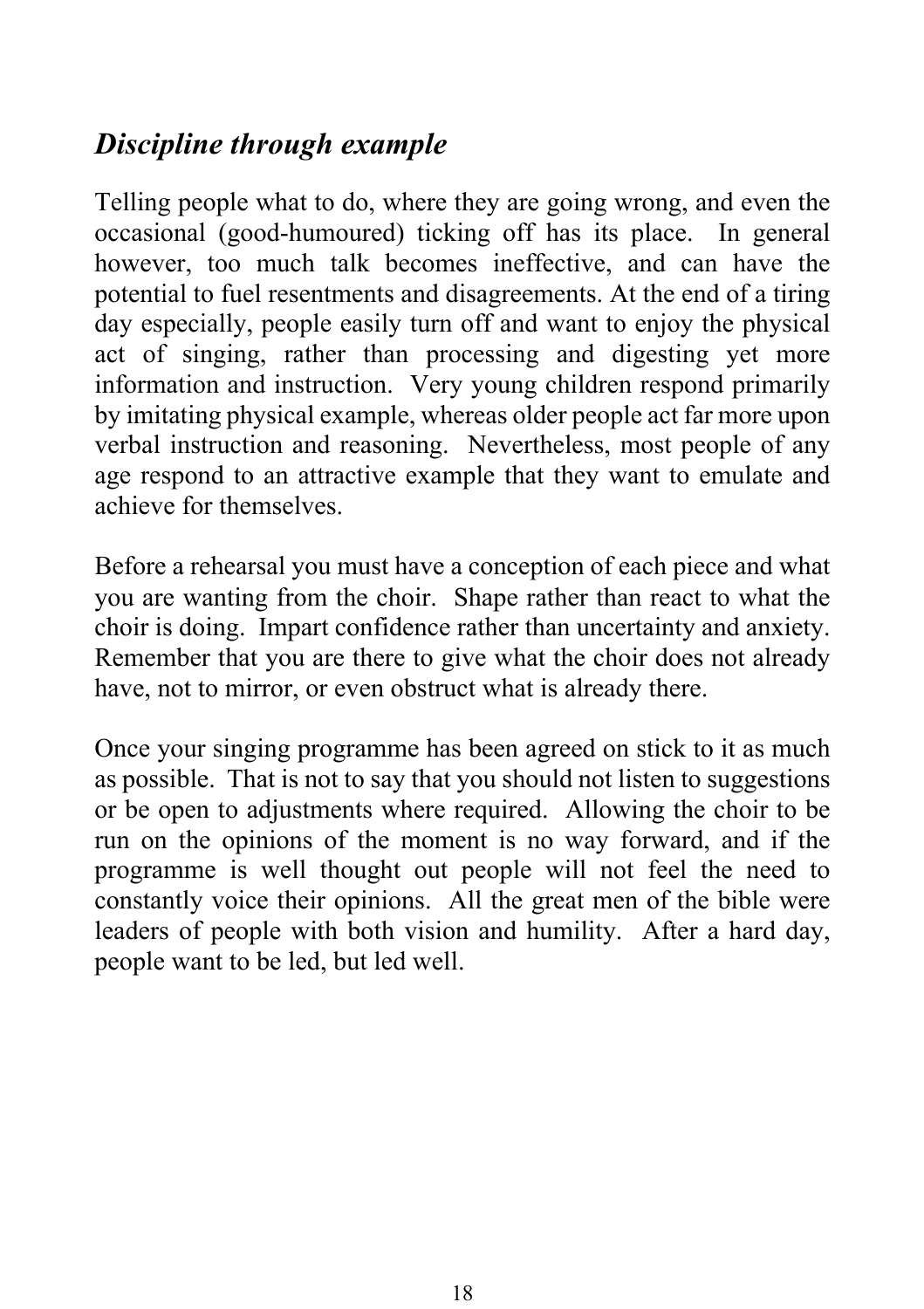Start on time, even it there is only one person there. Reward them for their punctuality by going through their part and talking over any individual problems that they are having with the music. Knowing how to deal with supposedly mature and responsible adults who are constantly late for no good reason or forget their music is never easy, particularly when they are all volunteers. Nevertheless, lead by example and anticipate such eventualities so that they do not disrupt the flow of proceedings for everybody else.

Lazy and undisciplined habits of individuals are hard to root out when they pervade the whole culture of a choir. Conversely, the more members that exercise good choir discipline and routine, the more exposed and uncomfortable the rest will feel. They too will hopefully get the message that they can achieve better.

## *Don't expect everybody to be mind readers*

Type up the programme with details of what is due to be sung and when. An attractive and informative programme is like a business card and should be given to anybody expressing even the most tentative of interest. The choir members do not have to constantly elicit these details from you and interrupt rehearsals with questions.

Institute an attendance chart for display so that you know who is due to be there at rehearsals and services, and how familiar they will be with the music when they arrive. This also helps to commit individuals to being there and you do not end up planning an ambitious piece for double choir when there are only due to be five people there!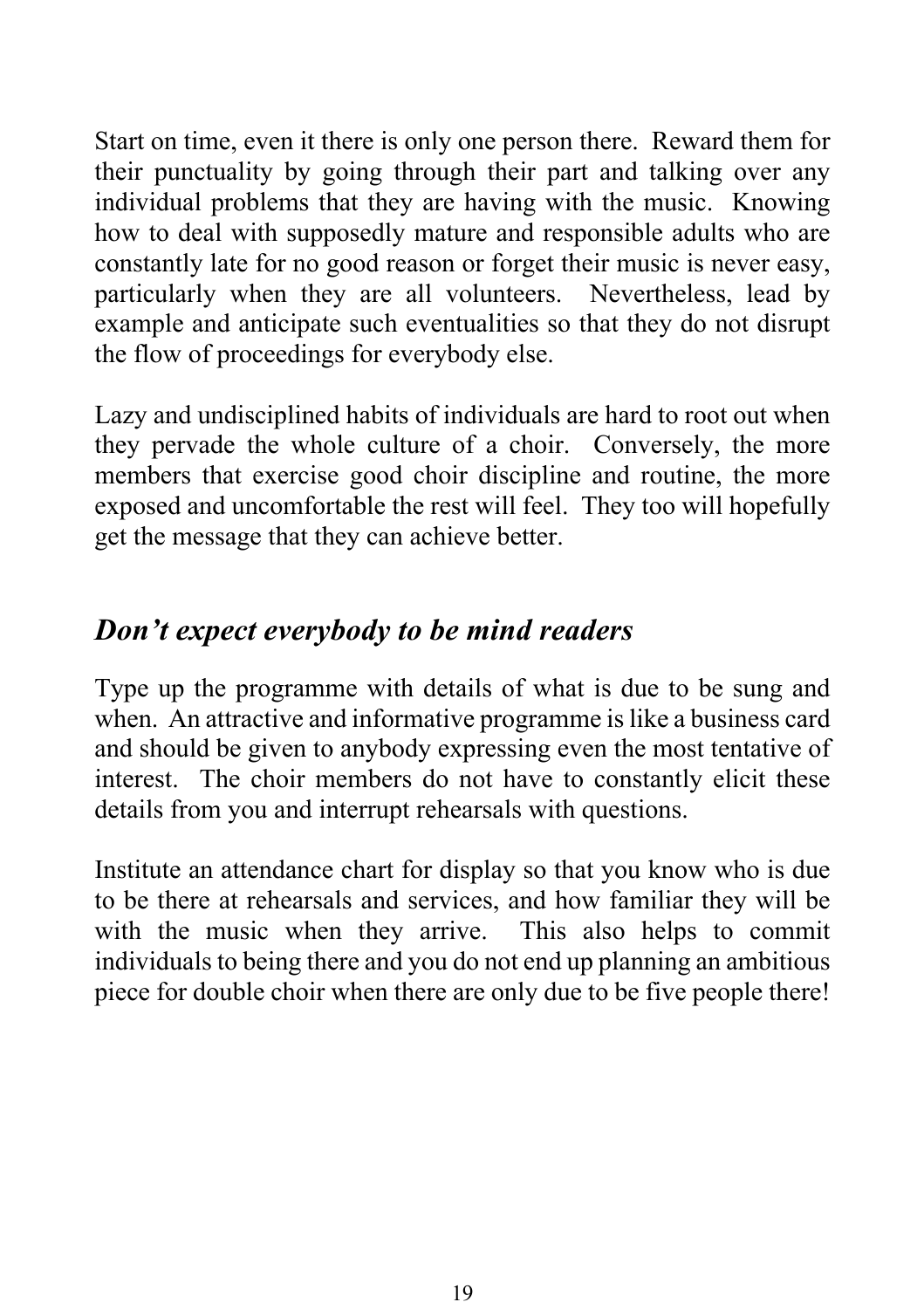# *Gaining support from others*

I have outlined the responsibilities that you have to others, but others have also a responsibility to you. Ensure that you obtain the necessary guidelines and support from the clergy. Insist that the clergy plan with you as much as possible and encourage the use of music as an integral and structured part of worship. Part of the problem is that many choirs and organists have proved to be an obstructive and inflexible part of the church. You should take pains to obviate this fear, and display a willingness to be open and flexible in response to the needs of the service and wider life of the parish.

At present you are vacillating between thoughts of carrying on and putting up with it, or resigning and walking away completely. But there are other ways of building on the very many good things that are already in the choir and the church as a whole. Leadership is about improving things where you are, not recreating an imagined ideal somewhere else.

## *Putting experience to positive effect*

When a problem occurs, for example a particularly fraught or unhappy rehearsal, or a performance collapsing completely, do not be drawn too much by the immediate symptoms. The roots of such things generally lie much further back, and with careful analysis and planning can often be anticipated and headed off. You might have seen the film 'Groundhog Day' where a TV reporter wakes up each morning to find the day repeating itself. Each day he modifies his attitude and response to a particular event, and by the end of the film, the character of the reporter and the events of his day are transformed. And so with leadership; do not resign yourself to the inevitability of events, but learn from them. You will always make misjudgements, and there will always be the unexpected, but if you are habitually one step ahead, others will be far more tolerant of the odd mistake.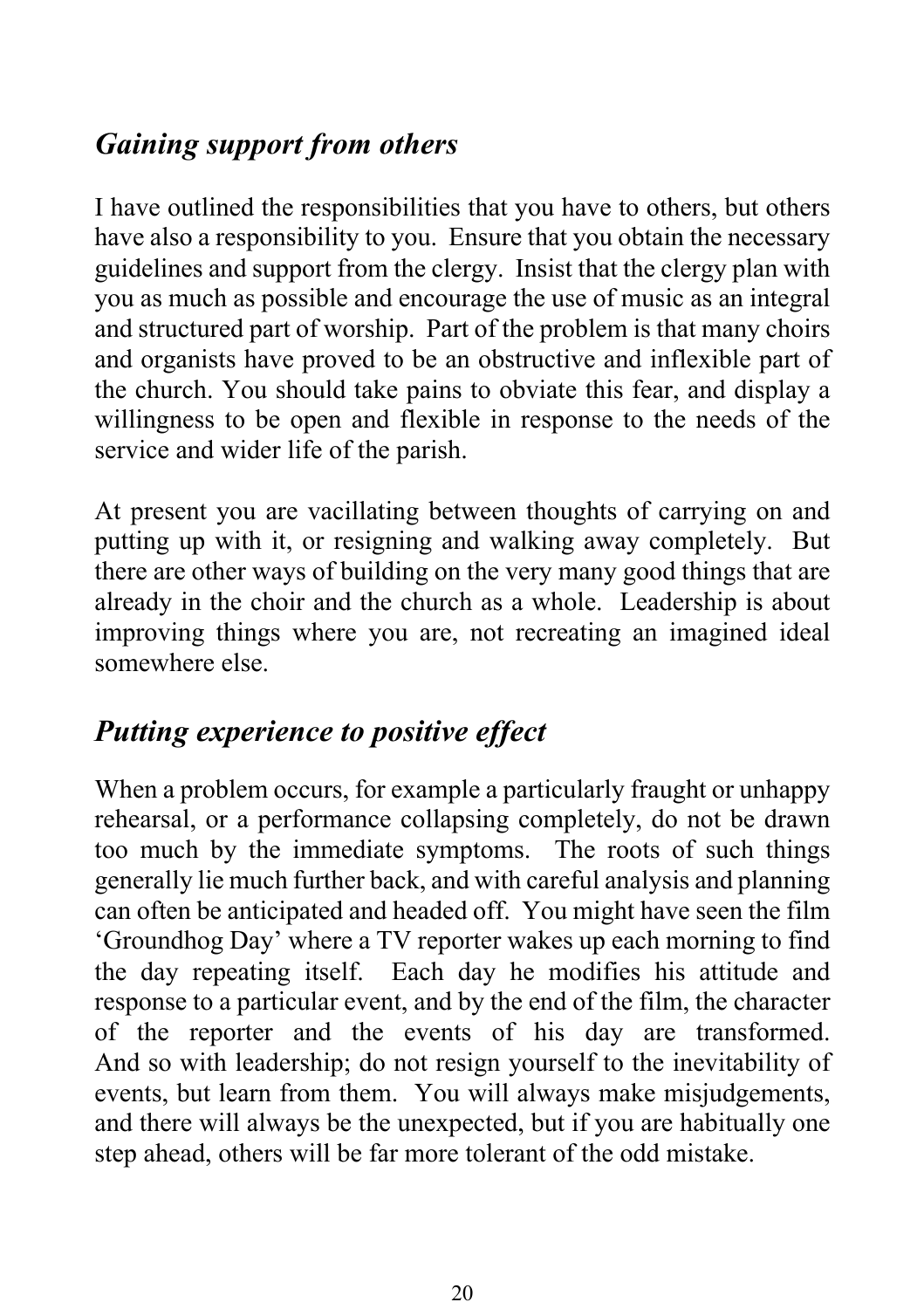### *Productive relationships*

There are certain situations when a phenomenally gifted musician can be a tyrannical bully with those equally dedicated to musical perfection above all else, and get away with it. Holy Trinity is not one of them. Many a brilliant musician has severely prejudiced their reputations and careers through an inability to maintain productive relationships with others. The choir may struggle with a piece that went so well on the previous rehearsal. Perhaps they have had a particularly wearing day, or some strong singers who they relied on are absent. Your instincts are at present to be puzzled and annoyed, but no amount of bullying and cajoling is going to enable them to bridge the gap between their reality and your expectation and sense of what 'should be'. You must sense immediately that there is a problem, and without making them even more uncomfortable, cheerfully go back to basic note learning until they regain confidence. Assuming that they are all trying their best, (and perhaps even if they are not), nothing is to be gained by being other than positive and encouraging.

As an organist, you are used to the notes and tone colours already being there, and that (assuming the instrument is in good condition) you alone are responsible for the success or failure in moulding this raw material into good music. It is therefore so easy to regard a choir as a musical machine that you would control like an organ. On the contrary, it is a partnership. An amateur choir of this kind is an imperfect medium of expression that must be responded to in a sensitive and pragmatic way.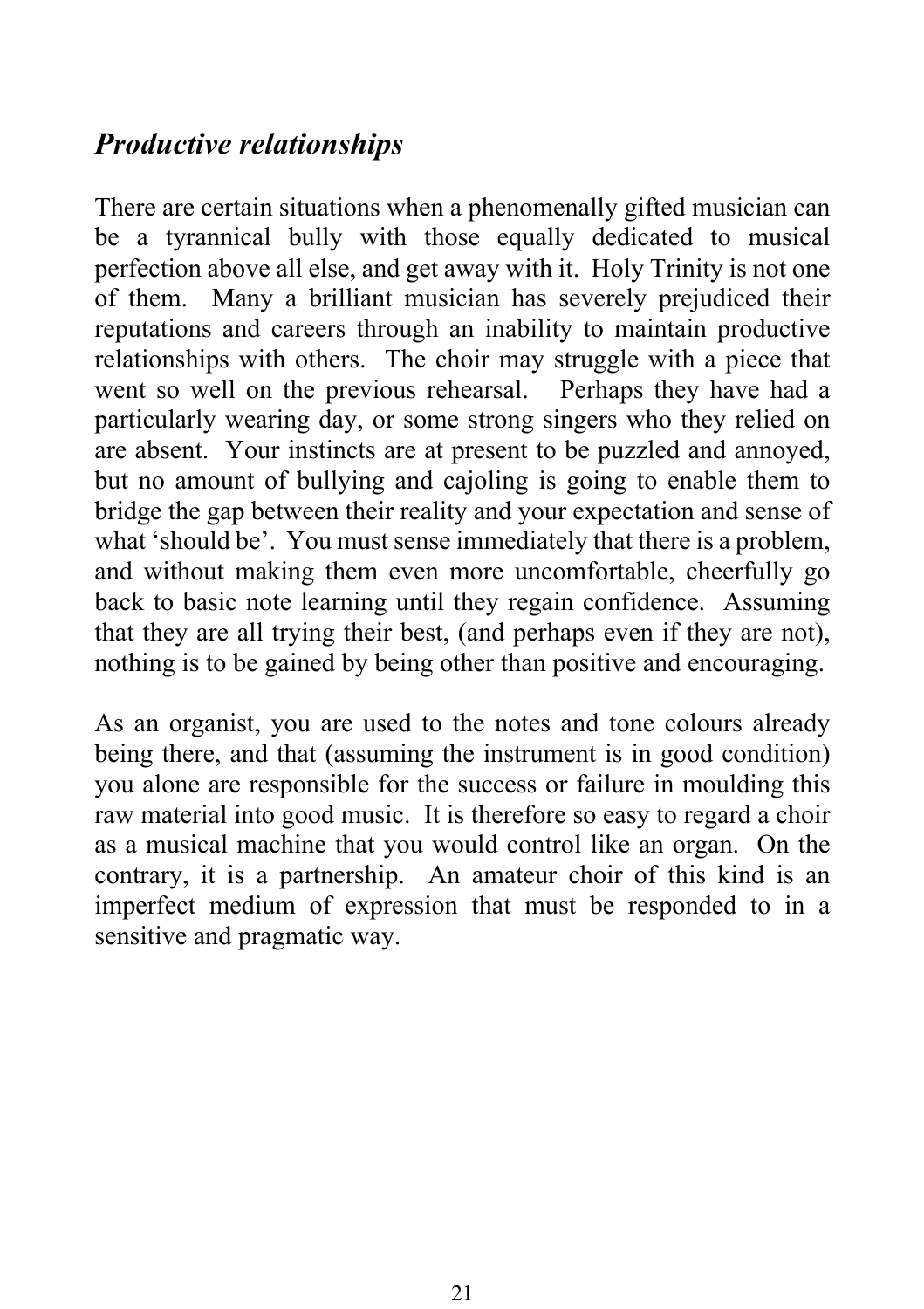Be very aware of the various sensitivities and insecurities that exist within any body of people. Once people start feeling the need to be defensive and start moving onto their strong ground, then all sorts of bogus issues crop up to cloud and obstruct progress. An ample supply of flexibility, humour, patience, and forgiveness is therefore essential. A choir is no different from any other group of people. There will inevitably be bouts of bad temper, difficult individuals, and subtle power struggles. But you must always stand back and avoid reacting negatively. A person who regularly experiences difficulty in learning their part, or someone who has caused you hurt and anger, could be the very one who comes to your rescue at a particular moment. Quality relationships are in some ways your biggest asset in supporting not only the role of the choir, but you personally. A church is hardly going to be attractive to outsiders, or present a credible message if dissent and bad feeling compromise a key section of its ministry. Choirs and organist have all too often demonstrated a genius for bringing down a whole church community.

The keys to good relationships between a choir leader and among choir members themselves are trust and good will. The absence of trust often breeds suspicion and individuals can easily feel threatened or less than compliant. Good will is created by going that extra mile, being that extra bit more patient and forgiving with difficult individuals or situations, and being generous in your regard and treatment of others.

Ample reserves of trust and goodwill are essential for those times when you or the choir are under particular pressure and you all need to go that extra mile with one another.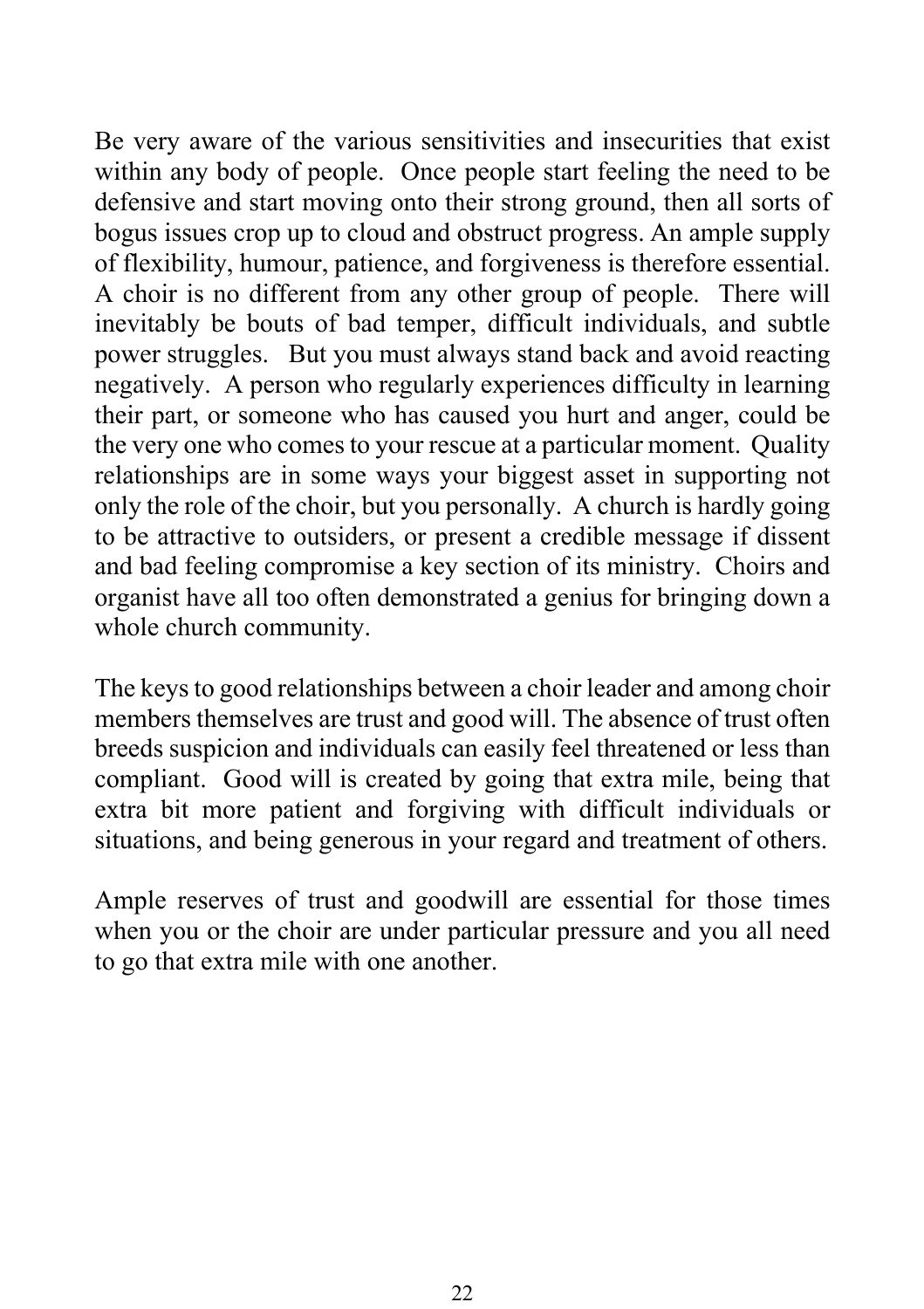## *Can anyone join?*

I have left this until last since it is probably the single most difficult test of a choir leader's judgement and diplomatic skills. What does one do, for example, when somebody is keen to join the choir, yet is patently lacking in beauty of tone, general musical skills, or an understanding of rehearsal procedure and etiquette? Is it right that the inclusion of one or two less able individuals should be allowed to slow down the pace of rehearsal, restrict the levels of range of the music that can be performed, and markedly compromise the overall quality of sound? Are there not perhaps ways of rehearsing and performing with singers of greatly varying abilities. Would it be possible to make arrangements of the music to provide some differentiation of musical difficulty within the score, so that all can participate without hindering the progress of others?

Is that person who is desperate to join really that interested in music? Perhaps what they are actually wanting is something to which they can belong and where they can feel noticed or valued. Always take care not to abdicate responsibility by a point blank refusal, or by a halfhearted agreement when clearly it is not in the interests of that person or the choir. Try to be pro-active in finding them a way forward, perhaps through another role within the choir or, through the help of others in some other area of the church.

Hardest of all perhaps is knowing what to do with the choir member who has sung faithfully and well for many years, but who is conspicuously past their best and indeed perhaps now something of a liability.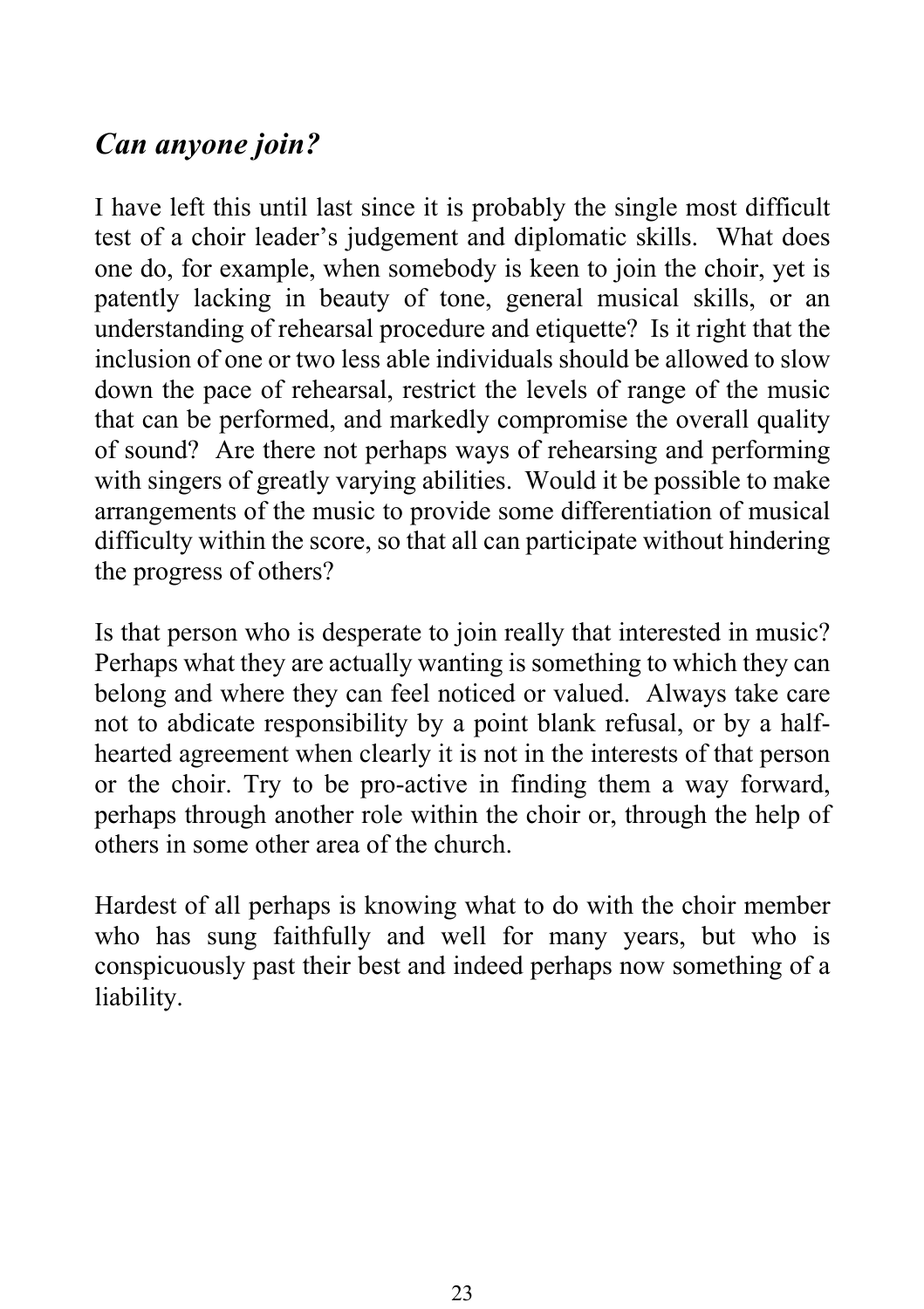There is no single right or wrong answer and obviously the response to these issues in a cathedral would be very different to that in a struggling village church. What has to be discerned is whether the value and uniqueness of the choir lies in the provision of beautiful music and an aural and visual lead to worship; or whether it is in the act of participation and creation of fellowship. It should of course be all of those things, but different situations may require different emphases and priorities. The same considerations should be given to the use of instruments in church, particularly if there is already an effective means of accompanying and leading worship.

Strangely enough, these do not appear to be issues that you are currently facing. Nevertheless, it is well worth remembering that a lot more than you may realise can depend on the wise and considered treatment of such situations as and when they occur.

In concluding, may I say that you have a great musical talent, and real commitment to what you are doing, but to this must be added other qualities and skills. That is your task".

Some six months later, George wrote to his friend: "There is a real difference in the whole feel of the choir now. Malcolm followed up most of my suggestions and instituted some ideas of his own. Everything feels a lot more at ease with itself, new people have joined, and the choir has broken out of its unproductive spiral. Malcolm has also had to come to terms with his life as a whole. Like so many talented and conscientious musicians I come across, he was trying to develop too many musical interests and ambitions all at once. Moving on all fronts simultaneously usually means that few things are done really well, and everything is done under strain.